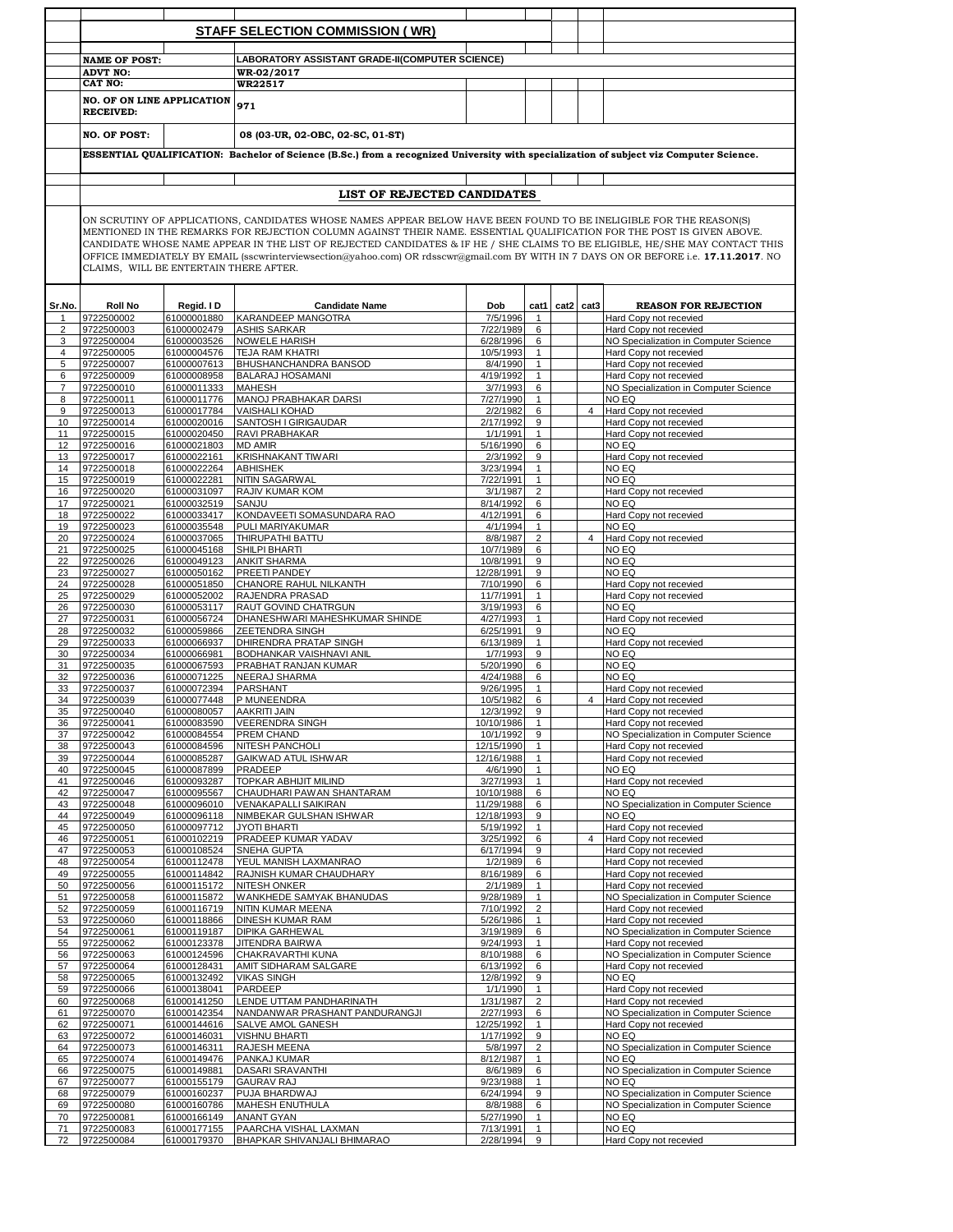| 73         | 9722500086               | 61000193094                | <b>AKASH PRAKASH LEWALKAR</b>                 | 3/24/1992                  | 6                        | NO Specialization in Computer Science            |
|------------|--------------------------|----------------------------|-----------------------------------------------|----------------------------|--------------------------|--------------------------------------------------|
| 74         | 9722500087               | 61000193296                | <b>NILESH GUPTA</b>                           | 7/11/1993                  | 6                        | Hard Copy not recevied                           |
| 75         | 9722500089               | 61000199439                | NEELAM DEVI SONKER                            | 12/18/1990<br>$\mathbf{1}$ |                          | Hard Copy not recevied                           |
| 76         | 9722500090               | 61000199604                | <b>GABHALE KIRAN SITARAM</b>                  | 12/22/1994                 | $\overline{2}$           | NO EQ                                            |
| 77         | 9722500091               | 61000205436                | KRISHAN KUMAR ANAND                           | 4/8/1991                   | 9                        | Hard Copy not recevied                           |
|            |                          |                            |                                               |                            |                          |                                                  |
| 78         | 9722500092               | 61000213749                | ABHISHEK SHARMA                               | 3/16/1991                  | 9                        | NO EQ                                            |
| 79         | 9722500093               | 61000214453                | <b>RAM SINGH MEENA</b>                        | 9/2/1989<br>$\overline{2}$ |                          | Hard Copy not recevied                           |
| 80         | 9722500094               | 61000215774                | AKSHAY JOSHI                                  | 5/16/1991                  | 9                        | NO Specialization in Computer Science            |
| 81         | 9722500095               | 61000217572                | ANJANEYA MISHRA                               | 9/29/1993                  | 9                        | Hard Copy not recevied                           |
| 82         | 9722500096               | 61000221892                | PAWAR PRIYANKA BAPUSAHEB                      | 8/11/1992                  | 9                        | Hard Copy not recevied                           |
| 83         | 9722500097               | 61000222396                | PUNEET MALIK                                  | 4/15/1994                  | 9                        | NO Specialization in Computer Science            |
|            |                          |                            |                                               |                            |                          |                                                  |
| 84         | 9722500098               | 61000225290                | MEHATAR PRAVIN MANSARAM                       | 8/19/1990                  | 6                        | NO Specialization in Computer Science            |
| 85         | 9722500101               | 61000233610                | <b>UMESH KUMAR</b>                            | 9/6/1990                   | $\mathbf{1}$             | NO EQ                                            |
| 86         | 9722500103               | 61000242709                | SANTOSH KUMAR CHOUDHARY                       | 9/25/1989                  | $\mathbf{1}$             | Hard Copy not recevied                           |
| 87         | 9722500104               | 61000242771                | WANKHADE OMESH RAMDAS                         | 6/25/1987                  | $\mathbf{1}$             | Hard Copy not recevied                           |
| 88         | 9722500105               | 61000242818                | WANKHADE SUDESH RAMDAS                        | 7/7/1986                   | $\mathbf{1}$             | Hard Copy not recevied                           |
|            | 9722500108               | 61000248925                | ANJALI JAISWAL                                | 12/25/1994                 | 6                        | NO Specialization in Computer Science            |
| 89         |                          |                            |                                               |                            |                          |                                                  |
| 90         | 9722500109               | 61000249220                | PRADEEP VATS                                  | 9/7/1991                   | 9                        | NO EQ                                            |
| 91         | 9722500110               | 61000250652                | CHETRAM MEENA                                 | 2/4/1990<br>$\overline{2}$ |                          | Hard Copy not recevied                           |
| 92         | 9722500111               | 61000255092                | HUMNE KSHITIJ PANNALAL                        | 9/24/1990                  | $\mathbf{1}$             | NO EQ                                            |
| 93         | 9722500113               | 61000259642                | MESHRAM MANGESH BHAGAWAN                      | 11/13/1987                 | $\mathbf{1}$             | Hard Copy not recevied                           |
| 94         | 9722500114               | 61000261327                | GAWALI SUNIL PANDURANG                        | 2/23/1990                  | $\overline{2}$           | Hard Copy not recevied                           |
|            |                          |                            |                                               |                            |                          |                                                  |
| 95         | 9722500115               | 61000262511                | DEVENDRA KUMAR VERMA                          | 3/17/1992                  | 1                        | Hard Copy not recevied                           |
| 96         | 9722500116               | 61000266014                | KOMAL YADAV                                   | 7/10/1991                  | 6                        | Hard Copy not recevied                           |
| 97         | 9722500117               | 61000266590                | <b>ANKIT AHIRWAR</b>                          | 2/23/1996                  | 1                        | Hard Copy not recevied                           |
| 98         | 9722500118               | 61000269309                | WANJARI RAHUL DULICHAND                       | 2/24/1992                  | $\mathbf{1}$             | NO EQ                                            |
| 99         | 9722500119               | 61000273220                | HANISHA YADAV                                 | 7/26/1992                  | 6                        | NO Specialization in Computer Science            |
|            | 9722500120               |                            |                                               | 5/17/1993                  | 9                        |                                                  |
| 100        |                          | 61000274353                | SONALI PORWAL                                 |                            |                          | Hard Copy not recevied                           |
| 101        | 9722500121               | 61000274739                | MENDHE NIKHIL RAJU                            | 10/31/1993                 | 1                        | Hard Copy not recevied                           |
| 102        | 9722500122               | 61000274913                | NANNAVARE SUMIT GOKUL                         | 9/9/1987<br>$\mathbf{1}$   |                          | Hard Copy not recevied                           |
| 103        | 9722500123               | 61000275264                | MESHRAM AMOL KESHAV                           | 9/21/1989                  | $\mathbf{1}$             | Hard Copy not recevied                           |
| 104        | 9722500125               | 61000280785                | JAGDISH PRASAD                                | 6/5/1988<br>6              |                          | NO EQ                                            |
| 105        | 9722500126               | 61000291004                | <b>LALIT DESWAL</b>                           | 1/17/1993                  | 9                        | NO EQ                                            |
|            |                          |                            |                                               |                            |                          |                                                  |
| 106        | 9722500130               | 61000299678                | <b>NEHA</b>                                   | 9/17/1993                  | 9                        | NO EQ                                            |
| 107        | 9722500131               | 61000299891                | <b>BADUGU RAVI TEJA</b>                       | 12/9/1992                  | $\mathbf{1}$             | Hard Copy not recevied                           |
| 108        | 9722500132               | 61000303345                | VIJAY KUMAR PAL                               | 8/26/1994                  | $\mathbf{1}$             | Hard Copy not recevied                           |
| 109        | 9722500133               | 61000304193                | CHANDALIYA DIPIKA                             | 7/1/1994                   | 9                        | Hard Copy not recevied                           |
| 110        | 9722500134               | 61000307467                | <b>MURUKAN K</b>                              | 10/24/1986                 | $\mathbf{1}$             | Hard Copy not recevied                           |
|            |                          |                            |                                               |                            |                          |                                                  |
| 111        | 9722500135               | 61000307921                | PANKAJ                                        | 12/26/1994                 | $\mathbf{1}$             | Hard Copy not recevied                           |
| 112        | 9722500136               | 61000309129                | <b>AMRIT KAUR</b>                             | 2/22/1991                  | 9                        | Hard Copy not recevied                           |
|            | 113 9722500138           | 61000311488                | LALESH KUMAR TARME                            | 8/12/1992                  | $\overline{2}$           | Hard Copy not recevied                           |
| 114        | 9722500139               | 61000313205                | RAVI RAJ MEENA                                | 7/5/1992                   | $\overline{2}$           | Hard Copy not recevied                           |
| 115        | 9722500140               | 61000313326                | MOHIT UPADHYAY                                | 11/30/1990                 | 9                        | NO EQ                                            |
| 116        | 9722500141               | 61000316185                | PANKHURI SHARMA                               | 9/12/1994                  | 9                        | Hard Copy not recevied                           |
|            |                          |                            |                                               |                            |                          |                                                  |
| 117        | 9722500142               | 61000319330                | ASHUTOSH RANJAN JHA                           | 1/15/1991                  | 9                        | NO EQ                                            |
| 118        | 9722500143               | 61000322091                | MOHINI ANANDRAO SIRSAT                        | 1/12/1994                  | 6                        | Hard Copy not recevied                           |
| 119        | 9722500144               | 61000324259                | KAITHWAS RAHUL SUKHLAL                        | 7/16/1987<br>$\mathbf{1}$  |                          | Hard Copy not recevied                           |
| 120        | 9722500145               | 61000324804                | NAVEEN B                                      | 10/15/1990                 | 6                        | NO EQ                                            |
| 121        | 9722500146               | 61000325967                | MODALAVALASA TULASI DAS                       | 2/28/1995                  | 6                        | NO EQ                                            |
|            |                          |                            |                                               |                            |                          |                                                  |
|            |                          |                            |                                               |                            |                          |                                                  |
| 122        | 9722500147               | 61000330961                | DASHARATHA MUNDA                              | 6/8/1987                   | $\overline{2}$           | Hard Copy not recevied                           |
| 123        | 9722500148               | 61000331286                | MESHRAM RAJLAXMI SHARAD                       | 2/2/1992                   | $\mathbf{1}$             | NO EQ                                            |
| 124        | 9722500149               | 61000331986                | AKAVEETI RAVI KUMAR                           | 8/23/1994                  | 1                        | Hard Copy not recevied                           |
| 125        | 9722500150               | 61000332825                | <b>VIKAS MEENA</b>                            | 1/17/1993                  | $\overline{2}$           | NO EQ                                            |
| 126        | 9722500151               | 61000333079                | JAYANT KOSARIYA                               | 11/26/1988                 | 1                        | NO EQ                                            |
| 127        | 9722500152               | 61000341980                | SACHIN NARAYAN                                | 4/11/1994                  | 9                        | Hard Copy not recevied                           |
| 128        | 9722500153               | 61000347209                | SHALINI MALVIYA                               | 9/4/1991                   | $\mathbf{1}$             | Hard Copy not recevied                           |
| 129        | 9722500154               | 61000354799                | <b>SUMIT RAJ</b>                              | 6/14/1990<br>$\mathbf{1}$  |                          | Hard Copy not recevied                           |
|            |                          |                            |                                               |                            |                          |                                                  |
| 130        | 9722500155               | 61000357547                | SYED MOHAMMED SHAFI                           | 6/16/1993                  | 9                        | Hard Copy not recevied                           |
| 131        | 9722500156               | 61000357633                | SUYASH                                        | 5/15/1991                  | 9                        | Hard Copy not recevied<br>4                      |
| 132        | 9722500157               | 61000357735                | GHATOLE GANESH SHESHRAO                       | 4/12/1989                  | 6                        | NO Specialization in Computer Science            |
| 133        | 9722500158               | 61000358249                | <b>PARVEEN KUMAR</b>                          | 2/20/1992                  | $\mathbf{1}$<br>$\Delta$ | Hard Copy not recevied                           |
| 134        | 9722500159               | 61000364174                | NARENDRA KUMAR                                | 12/26/1989                 | $\overline{2}$           | NO EQ                                            |
|            |                          |                            |                                               | 10/10/1987                 |                          |                                                  |
| 135        | 9722500160               | 61000367781                | SATENDER KUMAR                                |                            | 6                        | NO Specialization in Computer Science            |
| 136        | 9722500161               | 61000370552                | THOKALA SIVA JYOTHI                           | 8/21/1994                  | 2                        | Hard Copy not recevied                           |
| 137        | 9722500162               | 61000370833                | AARTI JHA                                     | 11/23/1991                 | 9                        | Hard Copy not recevied                           |
| 138        | 9722500163               | 61000371604                | KAMANKAR BHAGYASHRI CHHABU                    | 11/28/1993                 | 9                        | Hard Copy not recevied                           |
| 139        | 9722500164               | 61000381399                | MESHRAM HOMENDRA VIJAY                        | 4/2/1993                   | $\mathbf{1}$             | Hard Copy not recevied                           |
| 140        | 9722500165               | 61000387099                | CHENNAKESAVULU PADAMUTHUM                     | 2/1/1993                   | $\mathbf{1}$             | Hard Copy not recevied                           |
| 141        | 9722500166               | 61000391555                | KORADIYA KRUSHNABEN KANTIBHAI                 | 3/12/1995                  | $\mathbf{1}$             | Hard Copy not recevied                           |
|            |                          |                            |                                               |                            |                          |                                                  |
| 142        | 9722500167               | 61000394634                | UMATE NILIMA BHASKARRAO                       | 5/22/1993                  | 6                        | Hard Copy not recevied                           |
| 143        | 9722500168               | 61000395240                | RAHUL SUBHASHRAO HIWARALE                     | 5/3/1991                   | $\mathbf{1}$             | Hard Copy not recevied                           |
| 144        | 9722500169               | 61000397494                | DEVENDRA GHARPINDE                            | 6/28/1992                  | 6                        | NO EQ                                            |
| 145        | 9722500170               | 61000400104                | LANJEWAR YASHASHREE PRABHAKAR                 | 3/25/1992                  | 6                        | Hard Copy not recevied                           |
| 146        | 9722500171               | 61000400971                | GIRIPUNJE MANISHA DIPAKRAO                    | 2/28/1989                  | 6                        | NO EQ                                            |
| 147        | 9722500172               | 61000403620                | PRIYANKA                                      | 9/18/1993                  | 9                        | Hard Copy not recevied                           |
|            |                          |                            |                                               |                            |                          |                                                  |
| 148        | 9722500173               | 61000407944                | AKSHATA VASANT SHENDRE                        | 5/11/1993                  | 6                        | Hard Copy not recevied                           |
| 149        | 9722500174               | 61000409007                | <b>VIPIN CHAURASIA</b>                        | 7/1/1991                   | 6<br>$\overline{4}$      | Hard Copy not recevied                           |
| 150        | 9722500175               | 61000412293                | <b>G ANITHA</b>                               | 4/15/1996                  | 6                        | NO Specialization in Computer Science            |
| 151        | 9722500176               | 61000415603                | HIMANSHU KHAIRNAR                             | 7/11/1994                  | 9                        | Hard Copy not recevied                           |
| 152        | 9722500177               | 61000419502                | SHARADIYA GHOSH                               | 8/1/1995                   | 9                        | Hard Copy not recevied                           |
| 153        | 9722500178               | 61000426754                | <b>JATOTH BALU</b>                            | 8/17/1993                  | $\overline{2}$           | NO DOCUMENT ENCLOSE                              |
|            |                          |                            |                                               |                            |                          |                                                  |
| 154        | 9722500179               | 61000435773                | THAKUR PRITESH SUBHASH                        | 8/30/1993                  | $\overline{2}$           | Hard Copy not recevied                           |
| 155        | 9722500180               | 61000439917                | KAMAL PRAKASH KHINCHI                         | 7/22/1989                  | $\mathbf{1}$             | Hard Copy not recevied                           |
| 156        | 9722500181               | 61000440485                | <b>RAMESH KUMAR</b>                           | 1/20/1993                  | 6                        | Hard Copy not recevied                           |
| 157        | 9722500182               | 61000444286                | HIMANI BHATT                                  | 4/26/1996                  | 9                        | Hard Copy not recevied                           |
| 158        | 9722500183               | 61000448112                | SAURABH MAURYA                                | 9/23/1991                  | 6                        | Hard Copy not recevied                           |
|            | 159 9722500184           | 61000452779                | <b>SUDHIR</b>                                 | 3/27/1992                  | $\mathbf{1}$             | NO EQ                                            |
|            |                          |                            |                                               |                            |                          |                                                  |
| 160        | 9722500185               | 61000461965                | TIDKE KIRAN MAHADEV                           | 12/5/1995                  | 6                        | Hard Copy not recevied                           |
| 161        | 9722500186               | 61000463550                | WAGHAMARE SHVETA SUDHIR                       | 4/30/1993                  | 6                        | Hard Copy not recevied                           |
| 162        | 9722500187               | 61000470393                | PRIYA ARUN NICHAL                             | 10/24/1990                 | 6                        | NO EQ                                            |
| 163        | 9722500188               | 61000474869                | POOJA                                         | 7/2/1994                   | 6                        | Hard Copy not recevied                           |
| 164        | 9722500189               | 61000475152                | SAFNA P A                                     | 5/3/1996                   | 6                        | Hard Copy not recevied                           |
| 165        | 9722500190               | 61000475969                | VINEET CHURIWALA                              | 3/30/1981                  | 9                        | $\overline{4}$<br>Hard Copy not recevied         |
| 166        | 9722500191               | 61000477705                | MORE SHASHIKANT HIMMATRAO                     | 5/29/1990                  | $\mathbf{1}$             | NO EQ                                            |
|            |                          |                            |                                               |                            | $\mathbf{1}$             | NO EQ                                            |
| 167        | 9722500192               | 61000481753                | RAMTEKE ASHUTOSH KHUSHAL                      | 9/30/1990                  |                          |                                                  |
| 168        | 9722500193               | 61000485702                | GAIKWAD SACHIN MURLIDHAR                      | 4/25/1989                  | $\mathbf{1}$             | NO Specialization in Computer Science            |
| 169<br>170 | 9722500194<br>9722500196 | 61000489130<br>61000495924 | SIVARATHRI BHANU PRASANNA<br>DEWANGSHU PANDIT | 7/5/1996<br>2/15/1991      | 6<br>9                   | Hard Copy not recevied<br>Hard Copy not recevied |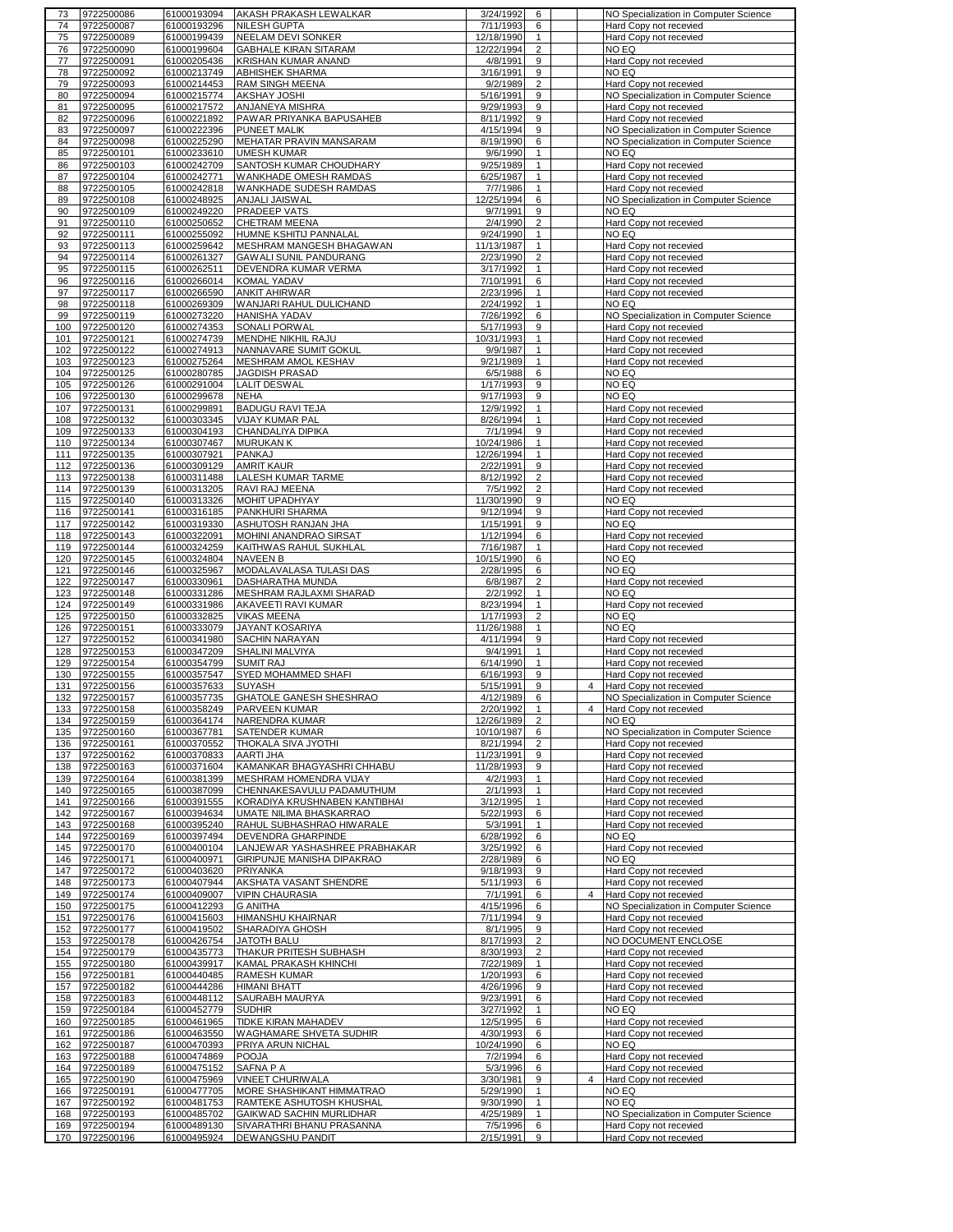| 171 | 9722500197     | 61000498841 | <b>ROHIT KUMAR</b>                  | 2/10/1992  | -1             |                | NO EQ                                 |
|-----|----------------|-------------|-------------------------------------|------------|----------------|----------------|---------------------------------------|
| 172 | 9722500198     | 61000505812 | <b>MEENAKSHI</b>                    | 12/7/1993  | 9              |                | NO Specialization in Computer Science |
| 173 | 9722500199     | 61000507675 | SILPA SIVAKUMAR                     | 9/15/1992  | 9              |                | Hard Copy not recevied                |
| 174 | 9722500200     | 61000515983 | CHAKRAVARTHULA VAGDEVI              | 7/9/1992   | 9              |                | Hard Copy not recevied                |
| 175 | 9722500201     | 61000516019 | <b>S PRANAVI</b>                    | 7/6/1995   | 9              |                | Hard Copy not recevied                |
|     |                |             |                                     |            |                |                |                                       |
| 176 | 9722500202     | 61000522358 | <b>BINDIYA</b>                      | 6/23/1993  | 6              |                | NO Specialization in Computer Science |
| 177 | 9722500203     | 61000529216 | KOMAL MEENA                         | 12/14/1997 | $\overline{2}$ |                | Hard Copy not recevied                |
| 178 | 9722500204     | 61000529324 | PATIL ANISH RAMESH                  | 1/3/1992   | 1              |                | NO EQ                                 |
| 179 | 9722500206     | 61000536433 | <b>BHOOPENDRA KUMAR</b>             | 4/5/1995   | 6              |                | NO EQ                                 |
| 180 | 9722500207     | 61000538745 | <b>BHILLA RAHUL SUNIL</b>           | 4/4/1991   | 2              |                | Hard Copy not recevied                |
| 181 | 9722500208     | 61000539842 | <b>GORADE MAHESH ROHIDAS</b>        | 3/26/1995  | 9              |                | Hard Copy not recevied                |
|     |                |             |                                     |            |                |                |                                       |
| 182 | 9722500209     | 61000541220 | SAYALI SHAILESH BUKANE              | 7/24/1996  | $\mathbf{1}$   |                | Hard Copy not recevied                |
| 183 | 9722500210     | 61000541718 | <b>NEHA</b>                         | 12/20/1993 | 9              |                | NO EQ                                 |
| 184 | 9722500211     | 61000548109 | <b>GORIGE SUNIL KUMAR</b>           | 6/1/1991   | 6              |                | NO Specialization in Computer Science |
| 185 | 9722500212     | 61000549149 | MERAVATH RAMESH                     | 6/16/1991  | $\overline{2}$ |                | Hard Copy not recevied                |
| 186 | 9722500214     | 61000557211 | EBENEZER JOB J                      | 8/2/1993   | 6              |                | NO EQ                                 |
|     |                |             |                                     |            |                |                |                                       |
| 187 | 9722500215     | 61000558039 | <b>SUMAN KUMARI</b>                 | 3/25/1993  | 6              |                | NO EQ                                 |
| 188 | 9722500216     | 61000559276 | SHENDE PRIYDARSHANI GANGADHAR       | 3/30/1987  | $\mathbf{1}$   |                | NO EQ                                 |
| 189 | 9722500217     | 61000568100 | PRASANT KUMAR                       | 4/5/1989   | $\overline{2}$ |                | NO EQ                                 |
| 190 | 9722500218     | 61000571239 | <b>MAHESH KUMAR</b>                 | 8/18/1992  | $\mathbf{1}$   |                | Hard Copy not recevied                |
| 191 | 9722500219     | 61000571917 | KOKATE VITTAL DATTRAO               | 3/22/1992  | $\overline{2}$ |                | Hard Copy not recevied                |
| 192 | 9722500220     | 61000573854 | <b>PRINCY KTM</b>                   | 10/25/1988 | 6              |                |                                       |
|     |                |             |                                     |            |                |                | Hard Copy not recevied                |
| 193 | 9722500221     | 61000580951 | KODOORI RAMESH                      | 9/7/1991   | 9              |                | Hard Copy not recevied                |
| 194 | 9722500222     | 61000581744 | RAJESH POTUPUREDDI                  | 7/12/1989  | 6              | 4              | Hard Copy not recevied                |
| 195 | 9722500224     | 61000585996 | <b>NEHA CHUNDAWAT</b>               | 3/12/1996  | 9              |                | Hard Copy not recevied                |
| 196 | 9722500225     | 61000597452 | EPURI SRI DIVYA TEJA                | 2/7/1991   | $\overline{9}$ |                | Hard Copy not recevied                |
|     | 9722500226     | 61000599734 | VAIBHAV KACHARUJI SORDE             |            | $\mathbf{1}$   |                |                                       |
| 197 |                |             |                                     | 2/9/1986   |                |                | NO EQ                                 |
| 198 | 9722500227     | 61000609667 | <u>NITNAWARE ROHIT ARVIND</u>       | 8/25/1991  | $\mathbf{1}$   |                | NO EQ                                 |
| 199 | 9722500228     | 61000611207 | <b>AKSHAY GOEL</b>                  | 1/24/1992  | 9              |                | NO EQ                                 |
| 200 | 9722500230     | 61000614844 | GARBHAPU VINAY KUMAR                | 3/7/1995   | $\mathbf{1}$   |                | Hard Copy not recevied                |
| 201 | 9722500231     | 61000621045 | SACHIN TULSHIRAM RAUT               | 10/11/1989 | 6              |                | NO Specialization in Computer Science |
| 202 | 9722500232     | 61000621756 | SHUBHAM VERMA                       | 1/1/1992   | $\mathbf{1}$   |                | Hard Copy not recevied                |
|     |                |             |                                     |            |                |                |                                       |
| 203 | 9722500233     | 61000626767 | SONALI EKNATH RATHOD                | 5/4/1990   | 6              |                | Hard Copy not recevied                |
| 204 | 9722500234     | 61000626788 | M SRINIVAS                          | 4/22/1989  | $\mathbf{1}$   |                | Hard Copy not recevied                |
| 205 | 9722500235     | 61000628179 | HARSHIL C CHAUHAN                   | 2/6/1993   | 9              |                | Hard Copy not recevied                |
| 206 | 9722500236     | 61000628819 | VAGHELA SANDEEPKUMAR                | 11/21/1993 | 1              |                | Hard Copy not recevied                |
| 207 | 9722500238     | 61000629171 | <b>ISHA MISHRA</b>                  | 9/25/1992  | 9              |                | NO EQ                                 |
| 208 | 9722500239     | 61000629724 | SARDARE AMOL DEORAO                 | 6/10/1987  | $\mathbf{1}$   |                | NO EQ                                 |
|     |                |             |                                     |            |                |                |                                       |
| 209 | 9722500240     | 61000630002 | MACWAN SMITA KANTILAL               | 2/5/1996   | 6              |                | Hard Copy not recevied                |
| 210 | 9722500241     | 61000630025 | <b>LALIT KUMAR</b>                  | 8/20/1989  | $\mathbf{1}$   |                | Hard Copy not recevied                |
| 211 | 9722500243     | 61000630138 | <b>TUMMALA ASHOK</b>                | 6/15/1988  | $\mathbf{1}$   |                | Hard Copy not recevied                |
| 212 | 9722500244     | 61000630272 | <b>BANDI SALMAN RAJU</b>            | 4/10/1989  | $\mathbf{1}$   |                | Hard Copy not recevied                |
| 213 | 9722500245     | 61000630424 | ENJARLA SNEHAVALLI                  | 7/10/1993  | $\mathbf{1}$   |                | Hard Copy not recevied                |
|     |                |             |                                     |            |                |                |                                       |
| 214 | 9722500246     | 61000630744 | DINESH TUKARAM RAIPURE              | 1/18/1994  | $\mathbf{1}$   |                | Hard Copy not recevied                |
|     | 215 9722500247 | 61000630813 | DAMMALAPATI RAMA KRISHNA            | 6/4/1990   | 6              |                | NO EQ                                 |
| 216 | 9722500248     | 61000630821 | NEJUMA V H                          | 4/12/1995  | 6              |                | Hard Copy not recevied                |
| 217 | 9722500249     | 61000631012 | <b>VISHAL KUMAR</b>                 | 4/9/1995   | $\mathbf{1}$   |                | Hard Copy not recevied                |
| 218 | 9722500250     | 61000631052 | RAKESH AHIRWAR                      | 12/2/1987  | $\mathbf{1}$   |                | Hard Copy not recevied                |
| 219 | 9722500251     | 61000631061 | PRITI KUMARI BHAGAT                 | 10/13/1993 | 6              |                | Hard Copy not recevied                |
|     |                |             |                                     |            |                |                |                                       |
|     |                |             |                                     |            |                |                |                                       |
| 220 | 9722500252     | 61000631123 | SANJEEV RANJAN                      | 2/24/1989  | 6              |                | NO EQ                                 |
| 221 | 9722500254     | 61000631668 | <b>SALMAN R</b>                     | 7/22/1994  | 6              | $\overline{4}$ | Hard Copy not recevied                |
| 222 | 9722500255     | 61000631706 | <b>BIKI BALA</b>                    | 11/22/1993 | 1              |                | Hard Copy not recevied                |
| 223 | 9722500256     | 61000631719 | AKANKSHA                            | 10/29/1990 | 9              |                | Hard Copy not recevied                |
| 224 | 9722500257     | 61000631760 | <b>RABINDER KUMAR</b>               | 1/4/1988   | 6              |                | NO EQ                                 |
|     |                |             |                                     |            |                |                |                                       |
| 225 | 9722500258     | 61000632017 | <b>BATHULA DIVYA</b>                | 11/20/1991 | 9              |                | Hard Copy not recevied                |
| 226 | 9722500259     | 61000632121 | PRAVESH CHINTAMAN PATIL             | 5/16/1989  | 1              |                | Hard Copy not recevied                |
| 227 | 9722500260     | 61000632193 | KAMAL KUMAR MAHAWAR                 | 11/3/1985  | $\mathbf{1}$   | 4              | NO EQ                                 |
| 228 | 9722500261     | 61000632436 | NUTHALAPATI MOSHE                   | 7/5/1994   | 1              |                | Hard Copy not recevied                |
| 229 | 9722500262     | 61000632461 | PRADEEP KUMAR                       | 2/10/1991  | $\mathbf{1}$   |                | Hard Copy not recevied                |
| 230 | 9722500263     | 61000632538 | T VENKATA SUBBAIAH                  | 6/18/1987  | $\mathbf{1}$   |                | Hard Copy not recevied                |
| 231 | 9722500264     |             | SUBHASH KUMAR                       |            | 9              |                |                                       |
|     |                | 61000632742 |                                     | 4/24/1991  |                |                | Hard Copy not recevied                |
| 232 | 9722500265     | 61000632794 | <b>BAROT MUKESHKUMAR SURESHBHAI</b> | 2/13/1990  | $\mathbf{1}$   |                | Hard Copy not recevied                |
| 233 | 9722500266     | 61000632894 | <b>VINITA SAINI</b>                 | 10/8/1993  | 6              |                | Hard Copy not recevied                |
| 234 | 9722500267     | 61000633277 | AMAR BHIMRAO SONTAKKE               | 10/5/1986  | $\mathbf{1}$   |                | Hard Copy not recevied                |
| 235 | 9722500268     | 61000633357 | JUPALLI GOWTHAMI                    | 8/29/1995  | $\mathbf{1}$   |                | NO EQ                                 |
| 236 | 9722500269     | 61000633667 | KOMAL VIJAY GAIKWAD                 | 8/16/1992  | 6              |                | Hard Copy not recevied                |
| 237 | 9722500270     | 61000633892 | NUTAN MINJ                          | 10/9/1990  | $\overline{2}$ |                | Hard Copy not recevied                |
|     |                |             |                                     |            |                |                |                                       |
| 238 | 9722500271     | 61000633990 | <b>MEGHA ROHILLA</b>                | 2/28/1991  | 6              |                | Hard Copy not recevied                |
| 239 | 9722500272     | 61000634050 | SANGA SRAVANTHI                     | 6/12/1994  | 6              |                | Hard Copy not recevied                |
| 240 | 9722500273     | 61000634068 | MS SHALINI JOSHI                    | 10/24/1994 | 9              |                | Hard Copy not recevied                |
| 241 | 9722500275     | 61000634996 | WADAYE SANDESH SHARAD               | 4/25/1991  | 9              |                | Hard Copy not recevied                |
| 242 | 9722500276     | 61000635226 | S MASTHAN                           | 3/2/1992   | 9              |                | NO EQ                                 |
| 243 | 9722500277     | 61000635484 | YADAV DIPALI SHIVAJI                | 5/21/1992  | 9              |                | Hard Copy not recevied                |
|     |                |             |                                     |            |                |                |                                       |
| 244 | 9722500278     | 61000635769 | PAWAN KUMAR MAHTO                   | 2/25/1996  | 6              |                | Hard Copy not recevied                |
| 245 | 9722500279     | 61000635833 | N CHAITANYA                         | 8/27/1986  | $\mathbf{1}$   |                | Hard Copy not recevied                |
| 246 | 9722500280     | 61000635947 | SHINDE DIMPLE MAHESH                | 6/14/1994  | 9              |                | Hard Copy not recevied                |
| 247 | 9722500281     | 61000635948 | <b>KARAN NARESH VARMA</b>           | 1/22/1996  | 9              |                | Hard Copy not recevied                |
| 248 | 9722500282     | 61000636499 | SANDEEP KUMAR                       | 12/14/1987 | 6              |                | Hard Copy not recevied                |
| 249 | 9722500283     | 61000636645 | CHAUHAN PRAVINBHAI PITHABHAI        | 1/15/1993  | $\mathbf{1}$   |                | Hard Copy not recevied                |
|     |                |             |                                     |            | 9              |                |                                       |
| 250 | 9722500284     | 61000636854 | MARATHE NIKHIL BHAIRAVNATH          | 3/31/1991  |                |                | Hard Copy not recevied                |
| 251 | 9722500285     | 61000636866 | <b>KOMAL</b>                        | 12/23/1993 | 6              |                | Hard Copy not recevied                |
| 252 | 9722500287     | 61000637782 | MANE SNEHA SURESH                   | 3/15/1994  | $\mathbf{1}$   |                | Hard Copy not recevied                |
| 253 | 9722500288     | 61000637886 | ANUSHA GHANTA                       | 2/5/1987   | 9              | 4              | Hard Copy not recevied                |
| 254 | 9722500289     | 61000637906 | CHINCHKHEDE SHRUTI SANTOSHKUMAR     | 11/1/1994  | $\mathbf{1}$   |                | Hard Copy not recevied                |
| 255 | 9722500290     | 61000637995 | <b>MONOJIT MANNA</b>                | 1/8/1994   | 1              |                | Hard Copy not recevied                |
|     |                |             |                                     |            |                |                |                                       |
| 256 | 9722500293     | 61000638129 | VEER SWAPNIL BHAUSAHEB              | 9/29/1990  | 6              |                | NO EQ                                 |
| 257 | 9722500294     | 61000638685 | AAKRITI KARNA                       | 11/30/1993 | 9              |                | Hard Copy not recevied                |
| 258 | 9722500295     | 61000639041 | <b>TEJAL</b>                        | 2/15/1991  | 9              |                | NO Specialization in Computer Science |
| 259 | 9722500296     | 61000639190 | YAMINI                              | 3/5/1994   | 6              |                | Hard Copy not recevied                |
| 260 | 9722500297     | 61000639416 | SNEHAL                              | 11/22/1993 | 6              |                | Hard Copy not recevied                |
| 261 | 9722500298     | 61000639588 | KAJAL HARIHARNATH UPADHYAY          | 7/12/1995  | 9              |                | Hard Copy not recevied                |
|     |                |             |                                     |            |                |                |                                       |
| 262 | 9722500299     | 61000639726 | TRIBHUWAN SHRADDHA VIJAY            | 5/17/1989  | $\mathbf{1}$   |                | Hard Copy not recevied                |
| 263 | 9722500300     | 61000639937 | OMPRAKASH MEENA                     | 7/1/1991   | $\overline{2}$ |                | Hard Copy not recevied                |
| 264 | 9722500301     | 61000639984 | SAPAVAT RAMESH                      | 7/16/1996  | $\overline{2}$ |                | NO EQ                                 |
| 265 | 9722500302     | 61000640052 | RAM SWAROOP                         | 2/12/1995  | 9              |                | Hard Copy not recevied                |
| 266 | 9722500303     | 61000640497 | LOHE YOGESH CHANDANRAO              | 11/16/1993 | $\mathbf{1}$   |                | Hard Copy not recevied                |
| 267 | 9722500304     | 61000641156 | LAXMAN KUMAR HEMBRAM                | 2/6/1992   | $\overline{2}$ |                | Hard Copy not recevied                |
| 268 | 9722500306     | 61000642408 | SARKATE MILIND MAHENDRA             | 12/2/1990  | $\mathbf{1}$   |                | Hard Copy not recevied                |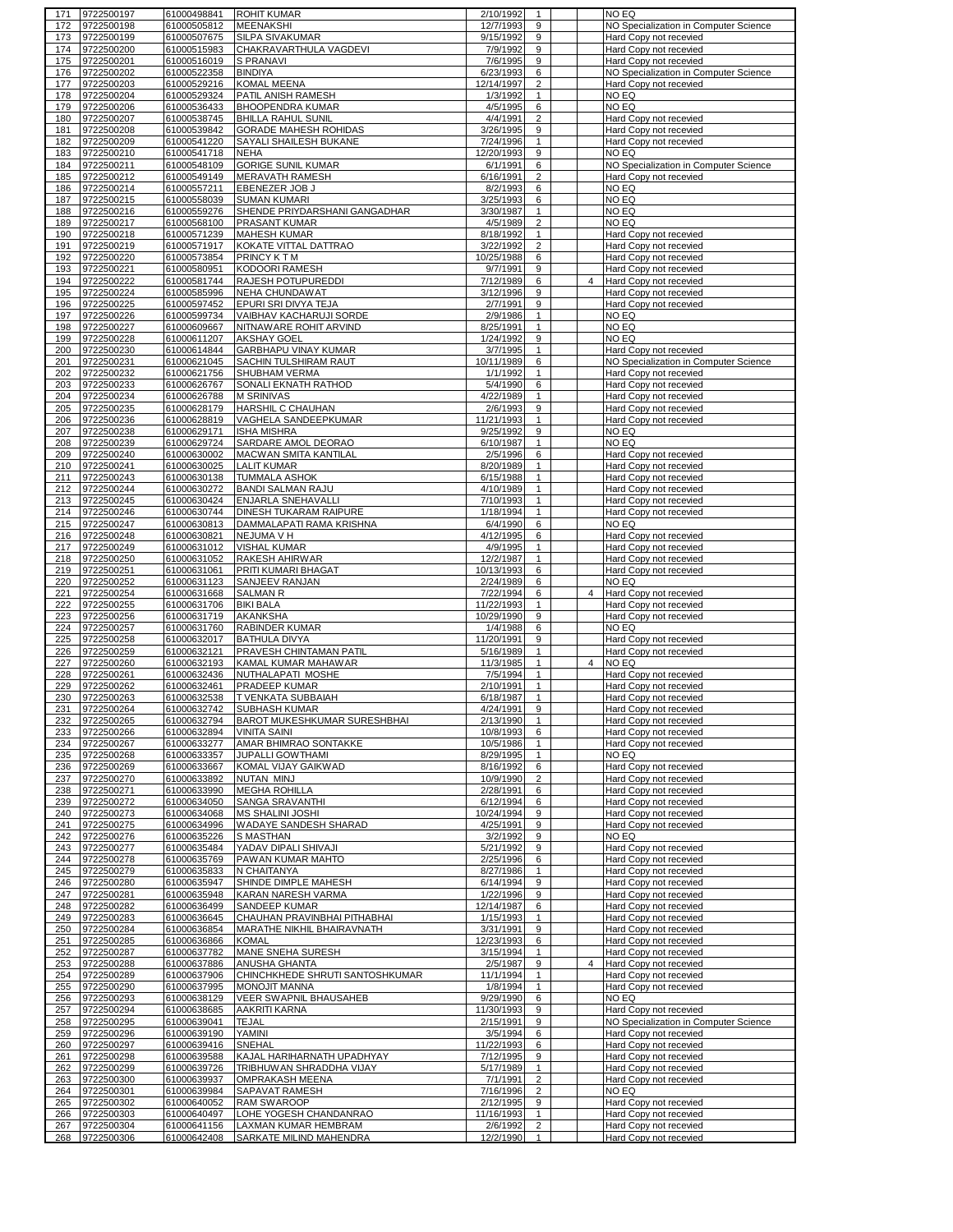| 270 | 9722500307     | 61000642998 | SAILAJA                       | 6/24/1995  | 6              |   | Hard Copy not recevied                |
|-----|----------------|-------------|-------------------------------|------------|----------------|---|---------------------------------------|
|     | 9722500309     | 61000643508 | POONAM KUMARI                 | 11/4/1991  | 6              |   | Hard Copy not recevied                |
| 271 | 9722500310     | 61000643802 | LAXMI                         | 1/7/1994   | 6              |   | Hard Copy not recevied                |
| 272 | 9722500311     | 61000643851 | <b>VINAY YADAV</b>            | 8/31/1991  | 6              |   | NO EQ                                 |
| 273 | 9722500312     | 61000644217 | PAUNIKAR DEEPIKA RAMDAS       | 1/18/1994  | 6              |   | Hard Copy not recevied                |
|     |                |             |                               |            |                |   |                                       |
| 274 | 9722500313     | 61000644639 | SARODE RAHUL MURLIDHAR        | 7/4/1999   | $\mathbf{1}$   |   | Hard Copy not recevied                |
| 275 | 9722500314     | 61000644912 | URVASHI TYAGI                 | 9/12/1995  | 9              |   | Hard Copy not recevied                |
| 276 | 9722500315     | 61000644913 | VASAMSETTI RUPASATISH         | 8/15/1992  | 6              |   | Hard Copy not recevied                |
| 277 | 9722500316     | 61000645020 | <b>AKASH KUMAR</b>            | 5/7/1993   | $\mathbf{1}$   |   | Hard Copy not recevied                |
| 278 | 9722500317     | 61000645488 | PREETI                        | 10/29/1995 | 9              |   | Hard Copy not recevied                |
| 279 | 9722500318     | 61000645575 | ANKIT                         | 6/18/1992  | $\mathbf{1}$   |   | Hard Copy not recevied                |
|     |                |             |                               |            |                |   |                                       |
| 280 | 9722500319     | 61000645753 | VINJAMURI VEDA PRATHEEK       | 2/5/1988   | $\mathbf{1}$   |   | Hard Copy not recevied                |
| 281 | 9722500320     | 61000645956 | KUMAR HIMANSHU VIMAL          | 5/2/1994   | 6              |   | NO Specialization in Computer Science |
| 282 | 9722500321     | 61000646139 | KANCHETI RAJESWARI            | 6/3/1993   | 9              |   | Hard Copy not recevied                |
| 283 | 9722500323     | 61000647200 | DHUM SNEHAL EKNATH            | 4/17/1993  | $\overline{2}$ |   | Hard Copy not recevied                |
| 284 | 9722500324     | 61000647259 | MAHAJAN DEEPAK RAJU           | 12/25/1990 | $\overline{2}$ |   | Hard Copy not recevied                |
| 285 | 9722500325     | 61000647485 | DAHIWALE ANKITA BIHARI        | 8/15/1992  | $\mathbf{1}$   |   | Hard Copy not recevied                |
|     |                | 61000647579 |                               |            | $\mathbf{1}$   |   |                                       |
| 286 | 9722500326     |             | YENUBARI ANAND BABU           | 4/15/1991  |                |   | Hard Copy not recevied                |
| 287 | 9722500327     | 61000648133 | SNEHA HARIVIJAY WANKHADE      | 6/13/1995  | 6              |   | Hard Copy not recevied                |
| 288 | 9722500328     | 61000648225 | <b>BHAVIKA</b>                | 2/14/1996  | 6              |   | Hard Copy not recevied                |
| 289 | 9722500329     | 61000648524 | GAJANAN NARASYYA SUNKARWAR    | 5/5/1993   | 6              |   | Hard Copy not recevied                |
| 290 | 9722500330     | 61000648614 | MADHURI PRAKASH VISPUTE       | 6/6/1992   | 6              |   | Hard Copy not recevied                |
| 291 | 9722500331     | 61000649516 | AMIT KUMAR                    | 7/20/1993  | 1              |   | NO EQ                                 |
| 292 | 9722500332     |             | TAYDE JAYA HARISHRAO          | 12/1/1995  | $\mathbf{1}$   |   |                                       |
|     |                | 61000649583 |                               |            |                |   | Hard Copy not recevied                |
| 293 | 9722500333     | 61000649592 | BHAGWAT PRITI DEONATH         | 1/5/1993   | $\mathbf{1}$   |   | Hard Copy not recevied                |
| 294 | 9722500334     | 61000650071 | TANDALE SANGITA DNYANDEO      | 11/17/1988 | $\mathbf{1}$   |   | Hard Copy not recevied                |
| 295 | 9722500335     | 61000650255 | PRASHANT SHARMA               | 9/20/1995  | 9              |   | NO EQ                                 |
| 296 | 9722500336     | 61000650297 | CHIBHADE SANTOSH              | 1/1/1994   | $\overline{2}$ |   | Hard Copy not recevied                |
| 297 | 9722500337     | 61000651039 | NIMJE KAJAL JAGANNATH         | 9/8/1996   | 9              |   | Hard Copy not recevied                |
|     |                |             |                               |            |                |   |                                       |
| 298 | 9722500338     | 61000651156 | <b>NANCY RANA</b>             | 3/8/1995   | 9              |   | Hard Copy not recevied                |
| 299 | 9722500339     | 61000651278 | MANDEEP KAUR                  | 4/20/1994  | $\mathbf{1}$   |   | Hard Copy not recevied                |
| 300 | 9722500341     | 61000653265 | PIMPALE RAKESH DAMODAR        | 7/13/1989  | $\mathbf{1}$   |   | Hard Copy not recevied                |
| 301 | 9722500342     | 61000653347 | NEHA RATNAKAR KULKARNI        | 9/3/1992   | 9              |   | NO Specialization in Computer Science |
| 302 | 9722500343     | 61000653372 | PAWAR GANESH NANASAHEB        | 3/12/1993  | 9              |   | Hard Copy not recevied                |
|     |                |             |                               |            |                |   |                                       |
| 303 | 9722500344     | 61000653797 | PRAKASH                       | 2/22/1988  | 6              |   | Hard Copy not recevied                |
| 304 | 9722500345     | 61000654821 | DIVEKAR AMOL SUDHAKAR         | 4/3/1992   | 9              |   | NO EQ                                 |
| 305 | 9722500346     | 61000654970 | NANDEKAR ASHISH KOMAL         | 7/25/1986  | $\mathbf{1}$   |   | Hard Copy not recevied                |
| 306 | 9722500347     | 61000654974 | PITALKAR ANILKUMAR SWAMIRAO   | 5/26/1992  | 6              |   | NO EQ                                 |
| 307 | 9722500348     | 61000655185 | POWAR RAHUL TANAJI            | 2/8/1992   | 9              |   | NO DOCUMENT ENCLOSE                   |
|     | 9722500349     |             |                               |            |                |   |                                       |
| 308 |                | 61000655370 | JITENDRA KUMAR                | 9/8/1993   | 6              |   | Hard Copy not recevied                |
| 309 | 9722500350     | 61000655458 | BANSOD VISHAL NANDKISHOR      | 2/17/1987  | $\mathbf{1}$   |   | Hard Copy not recevied                |
| 310 | 9722500351     | 61000655476 | <b>SURAJ KUMAR</b>            | 10/24/1995 | 6              |   | NO EQ                                 |
| 311 | 9722500352     | 61000655662 | CHAVAN HITESH SURESH          | 5/2/1990   | 6              | 5 | Hard Copy not recevied                |
| 312 | 9722500353     | 61000656280 | ANITA PARAJI CHAUDHAR         | 5/10/1992  | 6              |   | Hard Copy not recevied                |
| 313 | 9722500354     | 61000656311 | THAKOR POOJA ANARJI           | 8/2/1995   | 6              |   | Hard Copy not recevied                |
| 314 | 9722500355     | 61000656652 | RAMKRISHNA DEBNATH            | 9/12/1992  | 6              |   | NO Specialization in Computer Science |
|     |                |             | CHAVAN CHHAGAN BANSI          |            |                |   |                                       |
| 315 | 9722500356     | 61000657059 |                               | 6/5/1993   | 6              |   | Hard Copy not recevied                |
| 316 | 9722500357     | 61000657125 | SHARMA YASH GYANPRAKASH       | 8/21/1992  | 9              |   | Hard Copy not recevied                |
| 317 | 9722500358     | 61000657832 | MORE SUMEET SHIVAJI           | 12/13/1995 | 9              |   | NO Specialization in Computer Science |
| 318 | 9722500359     | 61000658468 | <b>ARPAN MONDAL</b>           | 1/29/1992  | $\mathbf{1}$   |   | Hard Copy not recevied                |
| 319 | 9722500360     | 61000659068 | SOHEL                         | 10/2/1995  | 9              |   | Hard Copy not recevied                |
| 320 | 9722500361     | 61000659103 | <b>BADOLE ABHIJIT JIVAN</b>   | 7/11/1991  | $\mathbf{1}$   |   | Hard Copy not recevied                |
| 321 | 9722500362     | 61000659311 | MEHERKHAMB AKSHAY RAJU        | 1/2/1996   | $\mathbf{1}$   |   | Hard Copy not recevied                |
| 322 | 9722500363     |             | PRASENJIT PRABUDDHA NAWAGHARE | 1/14/1988  | 1              |   | Hard Copy not recevied                |
|     |                |             |                               |            |                |   |                                       |
|     |                | 61000659411 |                               |            |                |   |                                       |
| 323 | 9722500365     | 61000659495 | MANGALA PRASAD                | 6/14/1995  | 1              |   | Hard Copy not recevied                |
| 324 | 9722500366     | 61000659760 | SAILEE DEEPAK DIXIT           | 12/16/1993 | 9              |   | NO EQ                                 |
| 325 | 9722500367     | 61000660296 | PALANDURKAR ASHWINI RAVI      | 4/12/1992  | 6              |   | Hard Copy not recevied                |
| 326 | 9722500370     | 61000660618 | SWAPNALI                      | 7/17/1996  | 9              |   | Hard Copy not recevied                |
| 327 | 9722500371     | 61000660721 | <b>JAVISH KUMAR</b>           | 1/20/1996  | 9              |   | Hard Copy not recevied                |
| 328 | 9722500372     | 61000660856 |                               | 11/17/1991 | $\mathbf{1}$   |   |                                       |
|     |                |             | <b>KASHYAP</b>                |            | $\epsilon$     |   | Hard Copy not recevied                |
| 329 | 9722500373     | 61000661135 | MURALIDHAR BADURI             | 5/5/1991   |                |   | NO Specialization in Computer Science |
| 330 | 9722500374     | 61000661207 | JAIN POOJA SANTOSH            | 2/7/1996   | 9              |   | Hard Copy not recevied                |
| 331 | 9722500375     | 61000661516 | JYOTI PRABHAKAR KHOSE         | 7/12/1993  | 9              |   | Hard Copy not recevied                |
| 332 | 9722500376     | 61000661875 | SURAJ MADHUKAR KAMBLE         | 8/16/1991  | $\mathbf{1}$   |   | Hard Copy not recevied                |
| 333 | 9722500377     | 61000661931 | NANDURKAR VANDANA PRABHAKAR   | 5/18/1996  | $\mathbf{1}$   |   | Hard Copy not recevied                |
| 334 | 9722500379     | 61000662690 | VAISHALIBHAGDEV               | 11/8/1995  | 9              |   | Hard Copy not recevied                |
| 335 | 9722500380     | 61000662986 | MORE CHHAYA MANSARAM          | 2/17/1994  | 9              |   | Hard Copy not recevied                |
|     |                |             |                               |            |                |   |                                       |
| 336 | 9722500381     | 61000663411 | PAGARE JAYESH DILIP           | 8/29/1993  | 6              |   | Hard Copy not recevied                |
| 337 | 9722500382     | 61000663420 | SHINGDE SNEHA RAVINDRA        | 12/28/1995 | 6              |   | NO Specialization in Computer Science |
| 338 | 9722500383     | 61000663527 | SWATI                         | 12/5/1989  | 6              |   | NO EQ                                 |
| 339 | 9722500384     | 61000663692 | AVACHAR ASHOK RUSTUMA         | 5/5/1988   | $\mathbf{1}$   |   | Hard Copy not recevied                |
| 340 | 9722500385     | 61000663865 | POOJA DAYANAND GAIKWAD        | 5/31/1992  | $\mathbf{1}$   |   | Hard Copy not recevied                |
| 341 | 9722500386     | 61000664037 | SHIRSATH SHIVAJI AJINATH      | 12/22/1993 | 9              |   | Hard Copy not recevied                |
| 342 | 9722500387     | 61000664301 | SHUKLA ANKIT SHIVKUMAR        | 12/27/1993 | 9              |   | Hard Copy not recevied                |
| 343 | 9722500388     | 61000664342 | BAWASKAR NITIN SUBHASH        | 1/12/1991  | 1              |   | Hard Copy not recevied                |
|     |                |             |                               |            |                |   |                                       |
| 344 | 9722500389     | 61000664550 | JADHAV SHAMAL SURESH          | 1/18/1992  | 9              |   | Hard Copy not recevied                |
| 345 | 9722500390     | 61000664862 | MOHITKAR KARISHMA GAJANAN     | 2/3/1993   | 6              |   | Hard Copy not recevied                |
| 346 | 9722500391     | 61000665324 | <b>GANTA NARENDRA</b>         | 6/16/1996  | $\mathbf{1}$   |   | Hard Copy not recevied                |
| 347 | 9722500392     | 61000665781 | SHRIKANT TUKARAM FOLE         | 2/26/1989  | $\overline{2}$ |   | Hard Copy not recevied                |
| 348 | 9722500393     | 61000665951 | KATTE TEJAS PRADEEP           | 8/25/1991  | 6              |   | Hard Copy not recevied                |
| 349 | 9722500394     | 61000666126 | ARUN DAGDU WAGHMARE           | 8/27/1994  | 1              |   | Hard Copy not recevied                |
| 350 | 9722500395     | 61000666338 | PANDEY AMBIKESH AMBIKA PRASAD | 5/24/1993  | 9              |   | NO EQ                                 |
|     |                |             |                               |            |                |   |                                       |
| 351 | 9722500396     | 61000666346 | <b>RITIKA</b>                 | 9/14/1990  | $\mathbf{1}$   |   | NO EQ                                 |
| 352 | 9722500397     | 61000666728 | <b>BALAJI</b>                 | 6/15/1991  | $\mathbf{1}$   |   | Hard Copy not recevied                |
| 353 | 9722500398     | 61000666880 | PAWAR GAYATRI KOMALSING       | 4/16/1993  | 9              |   | Hard Copy not recevied                |
| 354 | 9722500399     | 61000667230 | ABHIJITH T                    | 12/25/1991 | $\mathbf{1}$   |   | Hard Copy not recevied                |
|     | 355 9722500400 | 61000667511 | GAIKWAD PRAKASH BHARAT        | 4/25/1990  | $\mathbf{1}$   |   | Hard Copy not recevied                |
| 356 | 9722500401     | 61000667652 | DHOTE SHUBHAM KAMLAKAR        | 1/18/1995  | 6              |   | NO Specialization in Computer Science |
| 357 | 9722500403     | 61000668056 | PANKAJ SUNIL CHAUDHARI        | 1/1/1993   | 9              |   | Hard Copy not recevied                |
| 358 | 9722500404     | 61000668141 | PALLA SHIVA BHAVANI           | 8/5/1996   | 6              |   | Hard Copy not recevied                |
|     |                |             |                               |            |                |   |                                       |
| 359 | 9722500405     | 61000668597 | NANDINI KALIDAS CHAUDHARI     | 1/5/1989   | 6              |   | Hard Copy not recevied                |
| 360 | 9722500406     | 61000668736 | SHAHARE VINOD PRABHU          | 11/23/1991 | $\mathbf{1}$   |   | NO EQ                                 |
| 361 | 9722500407     | 61000668739 | YAMINI RAIKWAR                | 12/5/1994  | 6              |   | Hard Copy not recevied                |
| 362 | 9722500408     | 61000668943 | NITNAWARE NIKHIL NARAYAN      | 4/28/1994  | $\mathbf{1}$   |   | Hard Copy not recevied                |
| 363 | 9722500409     | 61000669090 | DADAS POONAM SHIVAJI          | 7/28/1996  | 6              |   | Hard Copy not recevied                |
| 364 | 9722500411     | 61000670220 | JITESH GOTU MAHALE            | 5/25/1989  | $\overline{2}$ |   | Hard Copy not recevied                |
| 365 | 9722500412     | 61000670710 | KSHATRIYA MADHURI SHANKARSA   | 1/31/1991  | 9              |   | Hard Copy not recevied                |
| 366 | 9722500413     | 61000671048 | LAD SUMIT SAMBHAJI            | 1/10/1993  | 9              |   | Hard Copy not recevied                |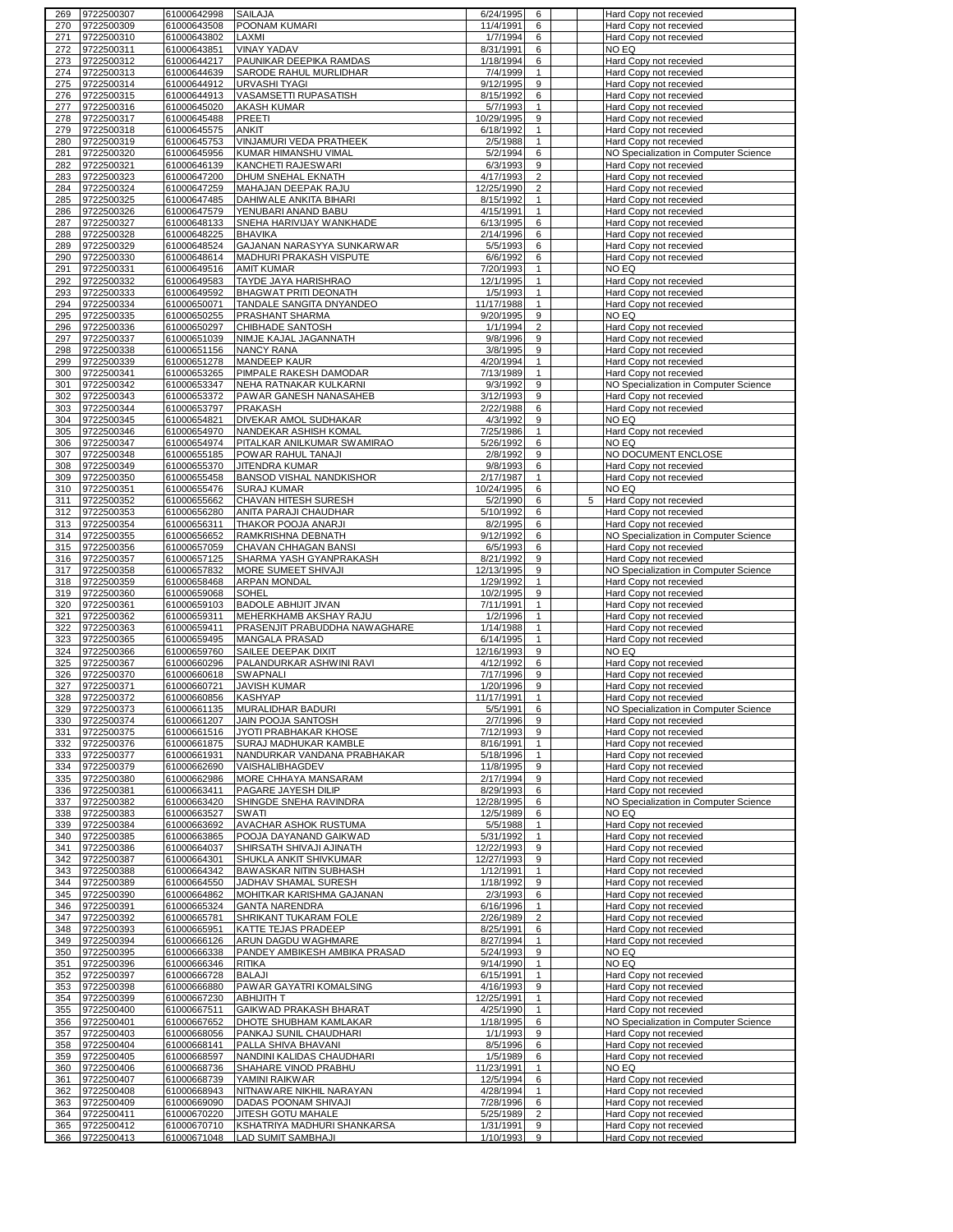| 368        | 9722500414               | 61000671118                | <b>NIKHITHA M P</b>                             | 11/19/1996<br>6                             |                | Hard Copy not recevied                           |
|------------|--------------------------|----------------------------|-------------------------------------------------|---------------------------------------------|----------------|--------------------------------------------------|
|            | 9722500415               | 61000673059                | <b>SONU KUMAR</b>                               | 1/9/1993<br>9                               |                | Hard Copy not recevied                           |
|            | 9722500416               | 61000673717                | NAWADE SHILPA BHIMRAO                           | 8/30/1992<br>$\mathbf{1}$                   |                | Hard Copy not recevied                           |
| 369        |                          |                            |                                                 |                                             |                |                                                  |
| 370        | 9722500417               | 61000674698                | <b>BOBADE SHRAVANI HEMANT</b>                   | 7/30/1992<br>$\mathbf{1}$                   |                | Hard Copy not recevied                           |
| 371        | 9722500418               | 61000675048                | <b>TUSHAR</b>                                   | 3/12/1994<br>$\mathbf{1}$                   |                | Hard Copy not recevied                           |
| 372        | 9722500419               | 61000675096                | <b>DEEPIKA YADAV</b>                            | 5/28/1992<br>6                              |                | Hard Copy not recevied                           |
|            |                          |                            |                                                 |                                             |                |                                                  |
| 373        | 9722500420               | 61000676296                | SADHANA BABAN CHITTE                            | 1/5/1995<br>$\mathbf{1}$                    |                | Hard Copy not recevied                           |
| 374        | 9722500421               | 61000677255                | CHAITALI                                        | 2/16/1994<br>$\mathbf{1}$                   |                | Hard Copy not recevied                           |
| 375        | 9722500422               | 61000677544                | NARAHARISETTY SATYAVATHI                        | 6/5/1993<br>9                               |                | Hard Copy not recevied                           |
|            |                          |                            |                                                 |                                             |                |                                                  |
| 376        | 9722500423               | 61000678501                | <b>GHUGE NIKETA SURESH</b>                      | 5/26/1993<br>6                              |                | Hard Copy not recevied                           |
| 377        | 9722500424               | 61000678625                | RANJITH KUMAR R                                 | 9/28/1993<br>$\mathbf{1}$                   |                | Hard Copy not recevied                           |
| 378        | 9722500425               | 61000678648                | YANVENDRA SINGH                                 | 6/30/1992<br>$\mathbf{1}$                   |                | Hard Copy not recevied                           |
|            |                          |                            |                                                 |                                             |                |                                                  |
| 379        | 9722500426               | 61000678932                | <b>VISHAL</b>                                   | 9<br>6/11/1996                              |                | Hard Copy not recevied                           |
| 380        | 9722500427               | 61000679240                | SURAJ SABLE                                     | 6/4/1991<br>$\mathbf{1}$                    |                | NO EQ                                            |
| 381        | 9722500428               | 61000679305                | GANGA BHARAT KUMAR NAMBURI                      | 8/5/1987<br>$\mathbf{1}$                    |                | Hard Copy not recevied                           |
|            |                          |                            |                                                 |                                             |                |                                                  |
| 382        | 9722500429               | 61000680351                | HADAS KUSUM VISHWANATH                          | 6/16/1988<br>$\overline{2}$                 |                | Hard Copy not recevied                           |
| 383        | 9722500431               | 61000682429                | PADGHAN NANDKISHOR ASHOK                        | 8/6/1992<br>6                               |                | Hard Copy not recevied                           |
| 384        | 9722500432               | 61000682503                | MOHITE SONAL SHAHAJI                            | 8/4/1992<br>6                               |                | Hard Copy not recevied                           |
|            |                          |                            |                                                 |                                             |                |                                                  |
| 385        | 9722500433               | 61000682855                | <b>TEJASWINI KAGDE</b>                          | 10/8/1993<br>9                              |                | Hard Copy not recevied                           |
| 386        | 9722500435               | 61000683721                | GONDAKE RUSHIKESH ROHIDAS                       | 5/17/1992<br>$\overline{2}$                 |                | Hard Copy not recevied                           |
| 387        | 9722500436               | 61000684210                | AMIT VIJAY DESHPANDE                            | 6/19/1991<br>$\mathbf{1}$                   |                | Hard Copy not recevied                           |
|            |                          |                            |                                                 |                                             |                |                                                  |
| 388        | 9722500437               | 61000686066                | SANDEEP KUMAR SAVITA                            | 10/1/1993<br>6                              | $\overline{4}$ | Hard Copy not recevied                           |
| 389        | 9722500438               | 61000686568                | SUNIL KUMAR SAH                                 | 11/10/1988<br>$\overline{2}$                |                | NO EQ                                            |
| 390        | 9722500439               | 61000686859                | <b>BALE SHITAL RAMESHWAR</b>                    | 5/18/1989<br>6                              |                | Hard Copy not recevied                           |
|            |                          |                            |                                                 | $\mathbf{1}$                                |                |                                                  |
| 391        | 9722500440               | 61000687286                | MORE SWAPNIL ASHOK                              | 5/24/1992                                   |                | Hard Copy not recevied                           |
| 392        | 9722500442               | 61000688531                | <b>SWETHAK</b>                                  | 11/29/1995<br>9                             |                | Hard Copy not recevied                           |
| 393        | 9722500443               | 61000688880                | SANDEEP                                         | 1/1/1996<br>9                               |                | Hard Copy not recevied                           |
| 394        | 9722500445               | 61000689469                | OMKAR RAMCHANDRA TAWARE                         | 3/21/1995<br>9                              |                | Hard Copy not recevied                           |
|            |                          |                            |                                                 |                                             |                |                                                  |
| 395        | 9722500446               | 61000689767                | PANDYA KRISHNABEN                               | 12/20/1994<br>9                             |                | Hard Copy not recevied                           |
| 396        | 9722500447               | 61000690692                | YAMSANI HARIKA                                  | 7/26/1996<br>9                              |                | Hard Copy not recevied                           |
| 397        | 9722500449               | 61000691769                | CHAVAN VIDYA BHARAT                             | 9/5/1992<br>9                               |                | Hard Copy not recevied                           |
|            |                          |                            |                                                 |                                             |                |                                                  |
| 398        | 9722500450               | 61000692739                | PRASHANT                                        | 6/20/1990<br>$\overline{2}$                 |                | Hard Copy not recevied                           |
| 399        | 9722500451               | 61000693341                | <b>AJAY KUMAR</b>                               | 4/26/1990<br>6                              |                | NO EQ                                            |
| 400        | 9722500452               | 61000693657                | SEWAKRAM                                        | 7/7/1990<br>6                               |                | Hard Copy not recevied                           |
|            |                          |                            |                                                 |                                             |                |                                                  |
| 401        | 9722500453               | 61000696803                | ANUPAMA YADAV                                   | 5/13/1987<br>6                              |                | Hard Copy not recevied                           |
| 402        | 9722500454               | 61000696915                | MASHETTI SRUJANA                                | 8/27/1992<br>9                              |                | NO Specialization in Computer Science            |
| 403        | 9722500455               | 61000697241                | <b>DIPENTIKUMARI</b>                            | 1/31/1990<br>6                              |                | Hard Copy not recevied                           |
|            |                          |                            | NAWALE SACHIN RAMPRASAD                         | 9                                           |                |                                                  |
| 404        | 9722500456               | 61000697926                |                                                 | 6/15/1992                                   |                | Hard Copy not recevied                           |
| 405        | 9722500457               | 61000698301                | JOSHI SHWETA POORNACHANDRA                      | 7/19/1992<br>9                              |                | NO EQ                                            |
| 406        | 9722500458               | 61000698325                | PAWAR SHANTARAM RAGHUNATH                       | 10/27/1992<br>$\overline{2}$                |                | Hard Copy not recevied                           |
| 407        |                          |                            |                                                 | 6                                           |                |                                                  |
|            | 9722500459               | 61000699471                | SANGLE SHWETA BALAJI                            | 11/24/1994                                  |                | Hard Copy not recevied                           |
| 408        | 9722500460               | 61000699804                | PRADIP KISAN RATHOD                             | 8/5/1990<br>6                               |                | Hard Copy not recevied                           |
| 409        | 9722500461               | 61000700693                | LIMJE PURNIMA PUNDLIK                           | 12/18/1992<br>9                             |                | Hard Copy not recevied                           |
| 410        | 9722500462               | 61000702100                | RATHOD RUPALI EKNATH                            | 4/10/1993<br>9                              |                | Hard Copy not recevied                           |
|            |                          |                            |                                                 |                                             |                |                                                  |
| 411        | 9722500463               | 61000702193                | BHALERAO PUNAM SURESH                           | 12/17/1995<br>6                             |                | Hard Copy not recevied                           |
| 412        | 9722500464               | 61000702273                | <b>UDHAYARASU</b>                               | 8/31/1989<br>$\mathbf{1}$                   |                | Hard Copy not recevied                           |
| 413        | 9722500465               | 61000702289                | VAIBHAV DEVANAND RODE                           | 4/26/1989<br>1                              |                | Hard Copy not recevied                           |
|            |                          |                            |                                                 |                                             |                |                                                  |
| 414        | 9722500467               | 61000702389                | SHRUTI CHATURVEDI                               | 7/12/1992<br>9                              |                | NO EQ                                            |
| 415        | 9722500468               | 61000702901                | KHOBRAGADE BHUSHAN KISHOR                       | 11/10/1991<br>1                             |                | Hard Copy not recevied                           |
| 416        | 9722500469               | 61000704093                | <b>ADITI BINDAL</b>                             | 4/28/1996<br>9                              |                | Hard Copy not recevied                           |
| 417        | 9722500470               | 61000704222                | KOKATE SONALI MACHHINDRA                        | 9/30/1991<br>6                              |                | Hard Copy not recevied                           |
|            |                          |                            |                                                 |                                             |                |                                                  |
|            |                          |                            |                                                 |                                             |                |                                                  |
| 418        | 9722500471               | 61000704467                | RAJKUMAR PRABHUJI INGLE                         | 10/4/1990<br>$\overline{2}$                 |                | Hard Copy not recevied                           |
| 419        |                          |                            |                                                 | $\mathbf{1}$                                |                | NO EQ                                            |
|            | 9722500472               | 61000704684                | <b>VIKAS CHAUDHARY</b>                          | 3/15/1987                                   |                |                                                  |
| 420        | 9722500473               | 61000704744                | JOSHI ADITYA ABHIJIT                            | 2/16/1994<br>9                              |                | Hard Copy not recevied                           |
| 421        | 9722500474               | 61000705387                | <b>SHIVAM KUMAR</b>                             | 7/24/1991<br>$\mathbf{1}$                   |                | Hard Copy not recevied                           |
| 422        | 9722500475               | 61000706397                | <b>SURAJ</b>                                    | 8/13/1991<br>6                              |                | Hard Copy not recevied                           |
|            |                          |                            |                                                 |                                             |                |                                                  |
| 423        | 9722500476               | 61000709274                | DIKSHA DILIP PAGARE                             | 5/19/1994<br>$\mathbf{1}$                   |                | NO EQ                                            |
| 424        | 9722500477               | 61000709695                | KHARCHE CHITRANGAD SURESH                       | 6/8/1988<br>6                               |                | Hard Copy not recevied                           |
| 425        | 9722500478               | 61000710612                | SANJEEV KUMAR                                   | 9/20/1991<br>$\mathbf{1}$                   |                | Hard Copy not recevied                           |
| 426        | 9722500479               | 61000711433                | <b>NEETA MOURYA</b>                             | 9/24/1994<br>6                              |                | Hard Copy not recevied                           |
|            |                          |                            |                                                 |                                             |                |                                                  |
| 427        | 9722500480               |                            | 61000711866 REVATHI AKSHINTHALA                 | 9/27/1995<br>9                              |                | Hard Copy not recevied                           |
| 428        | 9722500481               | 61000712965                | LOKHANDE ANIL ASHOK                             | 2/11/1992<br>6                              |                | Hard Copy not recevied                           |
| 429        | 9722500482               | 61000714127                | <b>VAISHNAV KOKA</b>                            | 11/18/1995<br>$\mathbf{1}$                  |                | Hard Copy not recevied                           |
|            |                          |                            |                                                 | 9                                           |                |                                                  |
| 430        | 9722500483               | 61000714310                | SARODE JAYESH BABAN                             | 4/25/1992                                   |                | Hard Copy not recevied                           |
| 431        | 9722500485               | 61000714738                | SONAWANE PRIYANKA RAJENDRA                      | 11/26/1992<br>$\mathbf{1}$                  |                | Hard Copy not recevied                           |
| 432        | 9722500486               | 61000715542                | KORHALE AMIT JAGANNATH                          | 5/23/1990<br>9                              | 5              | NO Specialization in Computer Science            |
| 433        | 9722500487               | 61000715628                | NEELANSHU DHAWAN                                | 9<br>6/1/1992                               |                | Hard Copy not recevied                           |
|            |                          |                            |                                                 |                                             |                |                                                  |
| 434        | 9722500488               | 61000715758                | SWARUPA SWAIN                                   | 5/29/1994<br>9                              |                | Hard Copy not recevied                           |
| 435        | 9722500489               | 61000715988                | <b>BHISIKAR MAYURI ASHOK</b>                    | 7/3/1995<br>9                               |                | Hard Copy not recevied                           |
| 436        | 9722500490               | 61000716404                | BARAPATRE KIRANKUMAR WASUDEO                    | 8/7/1988<br>6                               | 4              | Hard Copy not recevied                           |
| 437        | 9722500491               | 61000716753                | SINGH ANJALI ASHOKKUMAR                         | 11/25/1990<br>9                             |                | Hard Copy not recevied                           |
|            |                          |                            |                                                 |                                             |                |                                                  |
| 438        | 9722500492               | 61000718111                | <b>THORAT PALLAVI ASHOK</b>                     | 7/30/1992<br>1                              |                | Hard Copy not recevied                           |
| 439        | 9722500493               | 61000718123                | SHEVGAONKAR KEDAR NILKANTH                      | 4/26/1992<br>9                              |                | Hard Copy not recevied                           |
| 440        | 9722500494               | 61000718531                | LINGARAJA H                                     | 11/3/1991<br>9                              |                | NO EQ                                            |
|            |                          |                            |                                                 |                                             |                |                                                  |
| 441        | 9722500495               | 61000720169                | ROHIT GOVARDHAN SHENDGE                         | 4/7/1991<br>9                               |                | NO Specialization in Computer Science            |
| 442        | 9722500496               | 61000721051                | CHHAYA BANSI GHULE                              | 6/10/1990<br>6                              |                | Hard Copy not recevied                           |
| 443        | 9722500497               | 61000721644                | PRIYA DADARAO KAMBALE                           | 6/6/1995<br>$\mathbf{1}$                    |                | Hard Copy not recevied                           |
|            |                          |                            |                                                 |                                             |                |                                                  |
| 444        | 9722500498               | 61000722748                | JAGTAP DHANANJAY LAXMAN                         | 7/7/1991<br>9                               |                | NO Specialization in Computer Science            |
| 445        | 9722500499               | 61000722937                | PERUMAL R                                       | 5/5/1996<br>$\overline{2}$                  |                | Hard Copy not recevied                           |
| 446        | 9722500500               | 61000722951                | PARULBEN RAMESHCHANDRA SOLANKI                  | 2/28/1994<br>$\mathbf{1}$                   |                | Hard Copy not recevied                           |
| 447        | 9722500501               | 61000723355                | PALLAVI                                         | 2/13/1990<br>6                              |                | Hard Copy not recevied                           |
|            |                          |                            |                                                 |                                             |                |                                                  |
| 448        | 9722500502               | 61000723396                | AMOL VASUDEO PATIL                              | 10/23/1989<br>6                             |                | Hard Copy not recevied                           |
| 449        | 9722500503               | 61000723460                | AKSHAY                                          | 7/26/1993<br>$\mathbf{1}$                   |                | Hard Copy not recevied                           |
| 450        | 9722500504               | 61000723940                | <b>POOJA</b>                                    | 3/27/1994<br>$\mathbf{1}$                   |                | Hard Copy not recevied                           |
|            |                          |                            |                                                 | $\mathbf{1}$                                |                |                                                  |
| 451        | 9722500505               | 61000723997                | SANJUKTA MOHANTA                                | 6/17/1997                                   |                | Hard Copy not recevied                           |
| 452        | 9722500506               | 61000724236                | PATEL KARISHMA ASHOKKUMAR                       | 5/18/1991<br>6                              |                | Hard Copy not recevied                           |
| 453        | 9722500507               | 61000724478                | GODE AMRUTA VITTHAL                             | 12/12/1993<br>2                             |                | Hard Copy not recevied                           |
| 454        | 9722500508               | 61000725138                | <b>HARIOM MEHRA</b>                             | 7/6/1992<br>$\mathbf{1}$                    |                |                                                  |
|            |                          |                            |                                                 |                                             |                | Hard Copy not recevied                           |
| 455        | 9722500509               | 61000725628                | JAYSHRI PANDURANG AMBEKAR                       | 12/14/1991<br>2                             |                | Hard Copy not recevied                           |
| 456        | 9722500510               | 61000726029                | MADESHWAR PANKAJ VASANT                         | 8/8/1988<br>6                               |                | NO EQ                                            |
| 457        | 9722500511               | 61000727216                | <b>SUNIL</b>                                    | 5/30/1994<br>$\mathbf{1}$                   |                | Hard Copy not recevied                           |
|            |                          |                            |                                                 |                                             |                |                                                  |
| 458        | 9722500512               | 61000728244                | SATISH MIHOLIYA                                 | $\mathbf{1}$<br>8/22/1994                   |                | Hard Copy not recevied                           |
| 459        | 9722500513               | 61000728700                | MD MUKHTAR ALAM                                 | 10/5/1991<br>6                              | 4              | Hard Copy not recevied                           |
| 460        | 9722500514               | 61000728822                | PATIL MANISH WAMANRAO                           | 1/12/1990<br>$\mathbf{1}$                   |                | NO Specialization in Computer Science            |
|            |                          |                            |                                                 |                                             |                |                                                  |
| 461        | 9722500515               | 61000730075                | DIKSHA SHAMBABU KUTHE                           | 2/13/1995<br>6                              |                | Hard Copy not recevied                           |
| 462        | 9722500517               | 61000731997                | SAGAR SUBHASH PAWAR                             | 10/23/1993<br>9                             |                | Hard Copy not recevied                           |
| 463<br>464 | 9722500518<br>9722500520 | 61000732575<br>61000733723 | JAIND BHAGYASHRI GENDEV<br>SHENDE SWEETY PRAMOD | 7/20/1992<br>9<br>9/12/1991<br>$\mathbf{1}$ |                | Hard Copy not recevied<br>Hard Copy not recevied |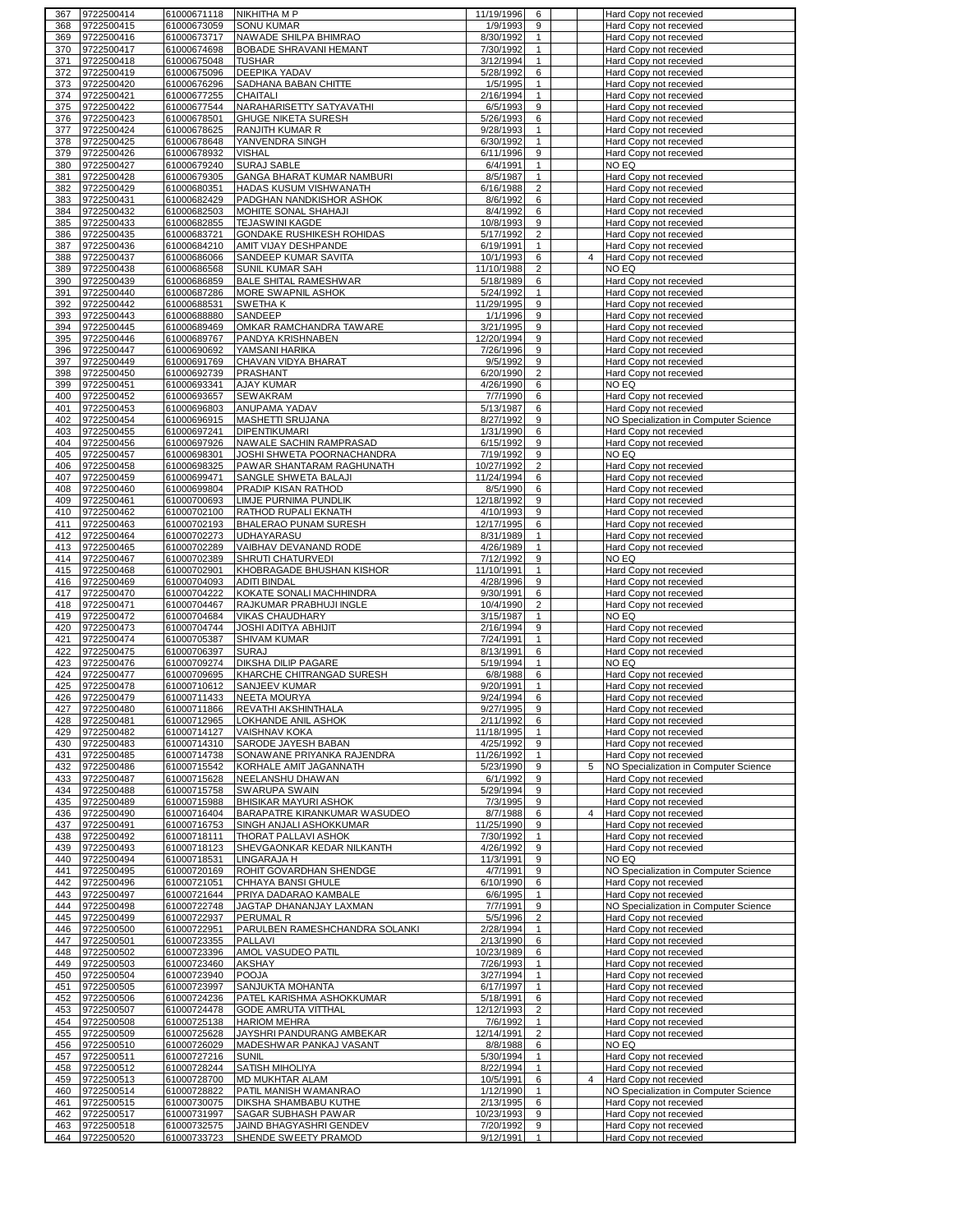| 465        | 9722500521               | 61000734180                | <b>GAJBE ATUL BHIMRAO</b>                               | 4/30/1987                         |                | Hard Copy not recevied                                          |
|------------|--------------------------|----------------------------|---------------------------------------------------------|-----------------------------------|----------------|-----------------------------------------------------------------|
| 466        | 9722500522               | 61000734435                | CHAUDHARI NITIN SAKHARAM                                | 7/24/1988<br>2                    |                | NO EQ                                                           |
| 467        | 9722500523               | 61000735191                | SACHIN DATTATRAYA SONKAMBLE                             | 5/1/1989<br>$\mathbf{1}$          |                | Hard Copy not recevied                                          |
| 468        | 9722500524               | 61000735311                | JAYACHANDRA PRABHU MUNEESWARLA                          | 2/17/1987<br>6                    | $\overline{4}$ | Hard Copy not recevied                                          |
| 469        | 9722500525               | 61000736843                | KAMLESH RAMESH BACHCHHAV                                | 6/18/1989<br>$\mathbf{1}$         |                | Hard Copy not recevied                                          |
|            |                          |                            |                                                         | $\mathbf{1}$                      |                |                                                                 |
| 470        | 9722500527               | 61000737409                | PAHURKAR SUNIL DEVIDASRAO                               | 12/11/1990                        |                | NO EQ                                                           |
| 471        | 9722500528               | 61000737600                | <b>BABUN</b>                                            | 7/3/1988<br>$\mathbf{1}$          |                | Hard Copy not recevied                                          |
| 472        | 9722500529               | 61000738550                | BAVISKAR VISHAL SAHEBRAO                                | 7/13/1992<br>1                    |                | Hard Copy not recevied                                          |
| 473        | 9722500530               | 61000738673                | ASHOK JAMBUVANT MADAVI                                  | $\overline{2}$<br>3/31/1991       |                | Hard Copy not recevied                                          |
| 474        | 9722500531               | 61000738772                | RUCHA SUNIL WARADE                                      | 2/13/1995<br>6                    |                | Hard Copy not recevied                                          |
| 475        | 9722500532               | 61000738795                | <b>GUGAN L</b>                                          | 12/29/1993<br>6                   |                | Hard Copy not recevied                                          |
| 476        | 9722500533               | 61000739437                | PAWARA UTTAM BHADYA                                     | 5/27/1992<br>$\overline{2}$       |                | Hard Copy not recevied                                          |
|            |                          |                            |                                                         |                                   |                |                                                                 |
| 477        | 9722500534               | 61000739876                | KHAIRE RAVI GYANBA                                      | 4/9/1989<br>$\mathbf{1}$          |                | Hard Copy not recevied                                          |
| 478        | 9722500535               | 61000740040                | RAUT UMESH BHAGWAN                                      | 8/24/1989<br>$\mathbf{1}$         |                | Hard Copy not recevied                                          |
| 479        | 9722500536               | 61000740053                | PALAV POOJA GAJANAN                                     | 5/4/1994<br>9                     |                | Hard Copy not recevied                                          |
| 480        | 9722500537               | 61000740118                | THITE KOMAL VASUDEO                                     | 11/9/1990<br>6                    |                | Hard Copy not recevied                                          |
| 481        | 9722500538               | 61000740375                | SUDELE PRATIK PREMNATH                                  | 10/12/1992<br>$\mathbf{1}$        |                | Hard Copy not recevied                                          |
| 482        | 9722500539               | 61000740411                | YEDLA RAMESH KUMAR                                      | 8/28/1986<br>$\mathbf{1}$         |                | NO Specialization in Computer Science                           |
|            |                          |                            | <b>GAURKAR KAKSHIK HARI</b>                             |                                   |                |                                                                 |
| 483        | 9722500540               | 61000740420                |                                                         | 11/16/1991<br>$\mathbf{1}$        |                | Hard Copy not recevied                                          |
| 484        | 9722500541               | 61000740521                | WATARE MEGHA BALKRISHNA                                 | 8/3/1990<br>6                     |                | Hard Copy not recevied                                          |
| 485        | 9722500542               | 61000740906                | PALIKA GOVINDU                                          | 6/3/1990<br>$\mathbf{1}$          |                | Hard Copy not recevied                                          |
| 486        | 9722500543               | 61000741015                | KAVITA KADAM                                            | 5/28/1995<br>9                    |                | Hard Copy not recevied                                          |
| 487        | 9722500544               | 61000741777                | SANDIP SHIVAJI JADHAO                                   | 2/5/1989<br>1                     |                | Hard Copy not recevied                                          |
| 488        | 9722500546               | 61000742187                | DEEPAK SUDAMA RAJBHAR                                   | 5/30/1994<br>1                    |                | Hard Copy not recevied                                          |
| 489        | 9722500547               | 61000742395                | BRAHMANGAONKAR YOGITA MADHAV                            | 1/14/1995<br>9                    |                |                                                                 |
|            |                          |                            |                                                         |                                   |                | Hard Copy not recevied                                          |
| 490        | 9722500548               | 61000743251                | SOYAM POOJA RAMDAS                                      | 11/4/1993<br>$\overline{2}$       |                | Hard Copy not recevied                                          |
| 491        | 9722500549               | 61000743963                | <b>KALIYAPPAN R</b>                                     | 6/2/1993<br>6                     |                | Hard Copy not recevied                                          |
| 492        | 9722500550               | 61000744195                | <b>SELVIE</b>                                           | 5/18/1983<br>6                    |                | Hard Copy not recevied                                          |
| 493        | 9722500551               | 61000745202                | PRAGATI PACHGHARE                                       | 4/15/1992<br>6                    |                | Hard Copy not recevied                                          |
| 494        | 9722500552               | 61000746548                | NAGARKAR SHRADDHA PRAKASH                               | 12/10/1991<br>6                   |                |                                                                 |
|            |                          |                            |                                                         |                                   |                | Hard Copy not recevied                                          |
| 495        | 9722500553               | 61000747233                | TUSHAR SUDAM SAVKAR                                     | 6/16/1989<br>6                    |                | Hard Copy not recevied                                          |
| 496        | 9722500554               | 61000747272                | SONAWANE NAMRATA ARUN                                   | 1/16/1994<br>$\mathbf{1}$         |                | Hard Copy not recevied                                          |
| 497        | 9722500555               | 61000747999                | AKANSHA SHARMA                                          | 12/5/1995<br>9                    |                | Hard Copy not recevied                                          |
| 498        | 9722500557               | 61000748131                | SANAP VAIBHAV SHANTARAM                                 | 9/29/1992<br>6                    |                | NO EQ                                                           |
|            |                          |                            |                                                         |                                   |                |                                                                 |
| 499        | 9722500558               | 61000748332                | PRIYANKA DIPAK NAGDIVE                                  | 10/9/1992<br>$\mathbf{1}$         |                | Hard Copy not recevied                                          |
| 500        | 9722500559               | 61000748363                | JADHAV TUSHAR DEVIDAS                                   | 6/12/1991<br>$\mathbf{1}$         |                | Hard Copy not recevied                                          |
| 501        | 9722500560               | 61000749086                | GAIKWAD VIJAY SARJERAO                                  | 6/8/1986<br>$\mathbf{1}$          |                | Hard Copy not recevied                                          |
| 502        | 9722500561               | 61000749107                | PATIL UMESH PURUSHOTTAM                                 | 7/5/1994<br>6                     |                | Hard Copy not recevied                                          |
| 503        | 9722500562               | 61000749215                | DONGA DHANA LAKSHMI                                     | 3/30/1995<br>6                    |                | Hard Copy not recevied                                          |
|            |                          |                            |                                                         |                                   |                |                                                                 |
| 504        | 9722500563               | 61000749984                | DARAVATHU TRINAD NAIK                                   | 7/14/1989<br>$\overline{2}$       |                | Hard Copy not recevied                                          |
| 505        | 9722500565               | 61000750534                | JAMDHADE SACHIN JAIMANGAL                               | 7/5/1988<br>$\mathbf{1}$          |                | Hard Copy not recevied                                          |
| 506        | 9722500566               | 61000750745                | <b>SURAJ PANDEY</b>                                     | 12/31/1994<br>9                   |                | Hard Copy not recevied                                          |
| 507        | 9722500567               | 61000751022                | PRERANA NARENDRA ALONE                                  | 2/27/1994<br>6                    |                | Hard Copy not recevied                                          |
| 508        | 9722500568               | 61000751305                | GANESH BAPU SUWASE                                      | 11/10/1989<br>$\mathbf{1}$        |                | Hard Copy not recevied                                          |
|            |                          |                            |                                                         |                                   |                |                                                                 |
| 509        | 9722500569               | 61000751357                | POORNIMA THAKUR                                         | 10/22/1991<br>$\mathbf{1}$        |                | NO EQ                                                           |
| 510        | 9722500570               | 61000752136                | <b>SAKSHI SAINI</b>                                     | 3/24/1999<br>6                    |                | Hard Copy not recevied                                          |
| 511        | 9722500571               | 61000752178                | MINAL KHANDAR                                           | 10/27/1994<br>6                   |                | Hard Copy not recevied                                          |
| 512        | 9722500572               | 61000752274                | ANIL PANDIT KALE                                        | 6/10/1991<br>$\overline{2}$       |                | Hard Copy not recevied                                          |
|            | 9722500573               |                            |                                                         |                                   |                |                                                                 |
| 513        |                          | 61000752312                | KONDURU SARANYA                                         | 4/4/1992<br>6                     |                | NO Specialization in Computer Science                           |
|            |                          |                            |                                                         |                                   |                |                                                                 |
| 514        | 9722500574               | 61000752380                | CHAVAN CHANDRAKANT FULSING                              | 1/14/1991<br>6                    |                | Hard Copy not recevied                                          |
| 515        | 9722500575               | 61000752955                | <b>RAJIB DAS</b>                                        | 12/21/1989<br>6                   |                | Hard Copy not recevied                                          |
| 516        |                          |                            |                                                         | 6/13/1992<br>9                    |                |                                                                 |
|            | 9722500576               | 61000753638                | MEGHA MADHUKAR KESARKAR                                 |                                   |                | Hard Copy not recevied                                          |
| 517        | 9722500577               | 61000754024                | GANGAPRASAD                                             | 5/22/1990<br>$\mathbf{1}$         |                | Hard Copy not recevied                                          |
| 518        | 9722500578               | 61000754230                | <b>HAMU JARPULA</b>                                     | 4/8/1991<br>2                     |                | NO EQ                                                           |
| 519        | 9722500579               | 61000754312                | MAWANDE CHETAN LAXMANRAO                                | 10/10/1990<br>6                   |                | NO EQ                                                           |
| 520        | 9722500580               | 61000754488                | NANDU AUTI                                              | 5/21/1989<br>6                    |                | NO DOCUMENT ENCLOSE                                             |
| 521        | 9722500581               | 61000755472                | CHINTHALA NALANDA                                       | 6/1/1991<br>9                     |                | NO Specialization in Computer Science                           |
|            |                          |                            |                                                         | 3/7/1991<br>6                     |                | NO EQ                                                           |
| 522        | 9722500582               | 61000755647                | VILAS TUKARAM WAGHULE                                   |                                   |                |                                                                 |
| 523        | 9722500583               | 61000755780                | ANKUSH SURESHRAO KONDEKAR                               | 4/12/1993<br>$\mathbf{1}$         |                | Hard Copy not recevied                                          |
| 524        | 9722500584               | 61000756935                | GAIKWAD SACHIN MADHAV                                   | 12/20/1989<br>$\mathbf{1}$        |                | Hard Copy not recevied                                          |
| 525        | 9722500585               | 61000757288                | POONAM AHUJA                                            | 5/18/1986<br>$\mathbf{q}$         | $\overline{4}$ | Hard Copy not recevied                                          |
| 526        | 9722500586               | 61000757739                | SHAILESH SHIVRAM AGWAN                                  | 5/28/1989<br>6                    |                | NO Specialization in Computer Science                           |
| 527        | 9722500587               | 61000758009                | AMRUT                                                   | 11/7/1989<br>$\mathbf{1}$         |                | Hard Copy not recevied                                          |
|            |                          |                            |                                                         | $\mathbf{1}$                      |                | Hard Copy not recevied                                          |
| 528        | 9722500590               | 61000758667                | RAMAKANT PRABHAKAR NARWADE                              | 5/26/1988                         |                |                                                                 |
| 529        | 9722500592               | 61000758828                | DEEPA RAM CHANDER JADHAV                                | 11/9/1991<br>9                    |                | Hard Copy not recevied                                          |
| 530        | 9722500593               | 61000759288                | GADPAL POOJA CHANDRADEO                                 | 2/2/1989<br>$\mathbf{1}$          |                | Hard Copy not recevied                                          |
| 531        | 9722500594               | 61000759547                | WAVHALE MAHENDRA DEORAO                                 | 6/1/1987<br>$\mathbf{1}$          |                | Hard Copy not recevied                                          |
| 532        | 9722500595               | 61000759850                | AMBADE SNEHAL TARKESHWAR                                | 7/25/1992<br>$\mathbf{1}$         |                | Hard Copy not recevied                                          |
| 533        | 9722500597               | 61000760154                | GAIKWAD SHRADDHA RAJENDRA                               | 5/6/1995<br>9                     |                | Hard Copy not recevied                                          |
| 534        | 9722500598               | 61000760299                | KAMDI SHITAL DILIPRAO                                   | 6/21/1994<br>6                    |                | Hard Copy not recevied                                          |
|            |                          |                            |                                                         |                                   |                |                                                                 |
| 535        | 9722500599               | 61000760359                | <b>GAIKWAD SACHIN DIENSH</b>                            | 10/7/1991<br>$\mathbf{1}$         |                | Hard Copy not recevied                                          |
| 536        | 9722500600               | 61000760506                | RUPANAGUDI ALEKHYA                                      | 9<br>1/13/1993                    |                | NO Specialization in Computer Science                           |
| 537        | 9722500601               | 61000760626                | AMBER YADAV                                             | 10/28/1995<br>9                   |                | Hard Copy not recevied                                          |
| 538        | 9722500603               | 61000761595                | JYOTI ANANDRAO CHAVAN                                   | 4/1/1994<br>9                     |                | Hard Copy not recevied                                          |
| 539        | 9722500604               | 61000761689                | KARADE HIMANI SANJAY                                    | 9/1/1994<br>1                     |                | Hard Copy not recevied                                          |
| 540        | 9722500605               |                            |                                                         | 9                                 |                |                                                                 |
|            |                          | 61000762254                | CHATURVEDI GARIMA VINAYKUMAR                            | 9/12/1996                         |                | <b>Hard Copy not recevied</b>                                   |
| 541        | 9722500606               | 61000762357                | KOMREDDIWAR NILIMA SHANKAR                              | 9/3/1993<br>6                     |                | Hard Copy not recevied                                          |
| 542        | 9722500608               | 61000762678                | ANJU RAJAN                                              | 7/8/1993<br>6                     |                | Hard Copy not recevied                                          |
| 543        | 9722500609               | 61000764319                | <b>BIJARANE POOJA SOPAN</b>                             | 6/21/1994<br>9                    |                | Hard Copy not recevied                                          |
| 544        | 9722500610               | 61000764697                | PALLAVI                                                 | 6/2/1991<br>6                     |                | Hard Copy not recevied                                          |
| 545        | 9722500611               | 61000764727                | JORWAR VIKAS NIVRUTTI                                   | 3/26/1991<br>6                    |                | NO EQ                                                           |
|            |                          |                            |                                                         |                                   |                |                                                                 |
| 546        | 9722500613               | 61000766260                | BLESSY ACHSAH J                                         | 5/31/1995<br>6                    |                | Hard Copy not recevied                                          |
| 547        | 9722500614               | 61000766380                | <b>GHODE SUCHITA KISAN</b>                              | 9/13/1994<br>$\overline{2}$       |                | Hard Copy not recevied                                          |
| 548        | 9722500615               | 61000766409                | KHANZODE NIKITA SHARAD                                  | 4/28/1994<br>6                    |                | Hard Copy not recevied                                          |
| 549        | 9722500616               | 61000766454                | MITALI MADHUSMITA SWAIN                                 | 5/25/1996<br>9                    |                | Hard Copy not recevied                                          |
| 550        | 9722500617               | 61000766896                | BHAISARE SHARADCHANDRA HIRAMAN                          | 7/15/1989<br>$\mathbf{1}$         |                | NO Specialization in Computer Science                           |
|            |                          |                            |                                                         |                                   |                |                                                                 |
| 551        | 9722500618               | 61000766963                | KARTHIKA SORNA ILAKKIA J                                | 12/8/1992<br>6                    |                | Hard Copy not recevied                                          |
| 552        | 9722500619               | 61000767142                | VIJAYKAR PRANAY BHARATRAO                               | 5/1/1990<br>6                     |                | Hard Copy not recevied                                          |
| 553        | 9722500620               | 61000767553                | PRIYANKA RAJENDRA TORAWANE                              | 10/14/1990<br>9                   |                | Hard Copy not recevied                                          |
| 554        | 9722500621               | 61000767795                | BHUSHAN MAHADU DOKE                                     | 12/25/1992<br>$\overline{2}$      |                | Hard Copy not recevied                                          |
|            |                          |                            |                                                         | $\mathbf{1}$                      |                |                                                                 |
| 555        | 9722500622               | 61000768155                | GAIKWAD AKSHAY ARUN                                     | 10/26/1995                        |                | Hard Copy not recevied                                          |
| 556        | 9722500623               | 61000768569                | <b>BHAGAYSHRI</b>                                       | 4/10/1992<br>9                    |                | Hard Copy not recevied                                          |
| 557        | 9722500624               | 61000769004                | <b>ANKITA</b>                                           | 6/1/1994<br>6                     |                | Hard Copy not recevied                                          |
| 558        | 9722500625               | 61000769036                | PRATIKSHA                                               | 6/19/1995<br>6                    |                | Hard Copy not recevied                                          |
| 559        | 9722500626               | 61000769096                | <b>USHANK SHASTRI</b>                                   | 2/8/1992<br>$\mathbf{1}$          |                | Hard Copy not recevied                                          |
|            |                          |                            |                                                         |                                   |                |                                                                 |
| 560        | 9722500627               | 61000769210                | LOKESH MEENA                                            | 6/24/1992<br>$\overline{2}$       |                | Hard Copy not recevied                                          |
| 561<br>562 | 9722500628<br>9722500629 | 61000769532<br>61000769864 | <b>HINGE PRANJLI SURESH</b><br>DESHMUKH ROSHAN VILASRAO | 1/24/1992<br>6<br>10/21/1991<br>9 |                | NO Specialization in Computer Science<br>Hard Copy not recevied |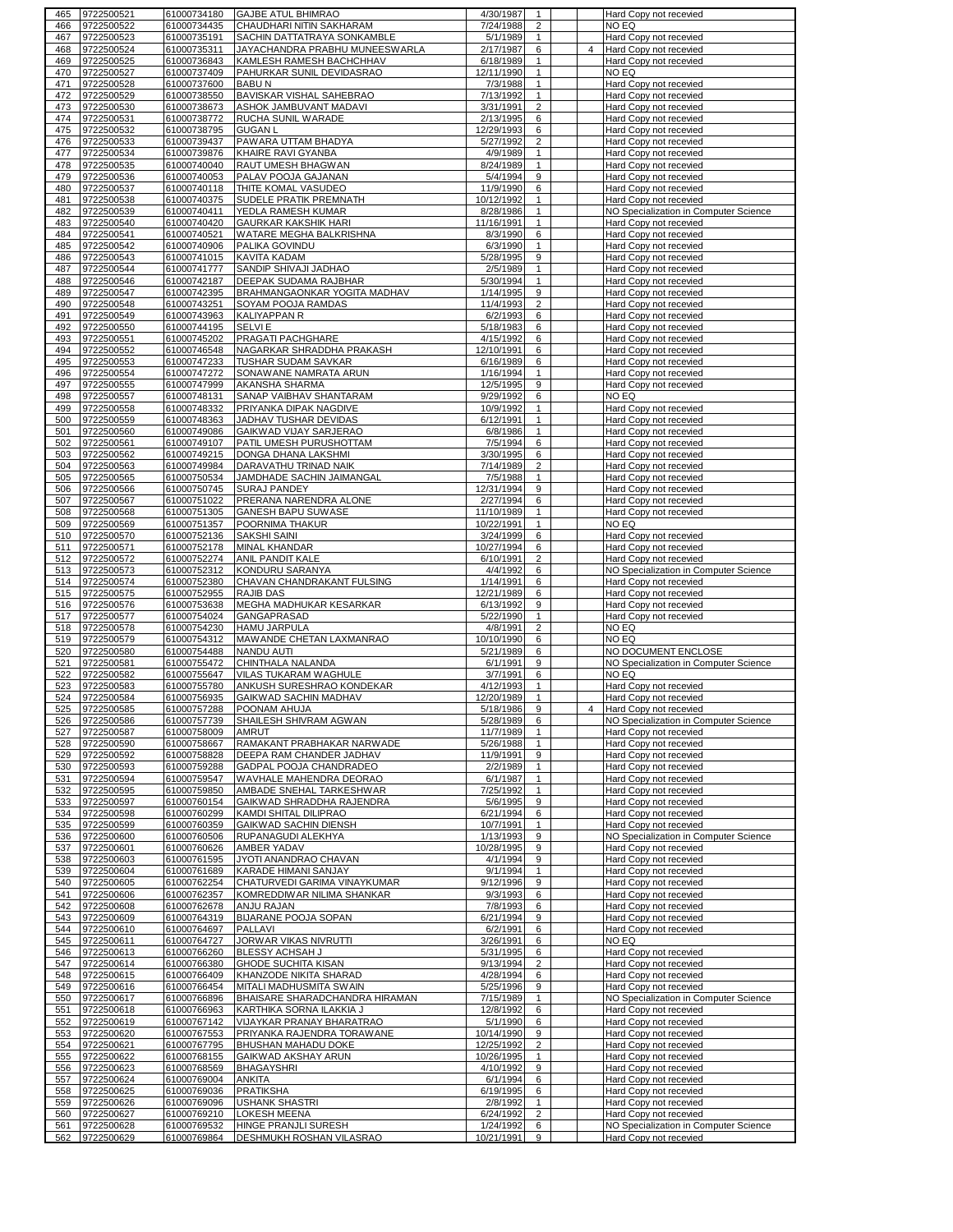| 563        | 9722500630               | 61000770286                | BHAGYASHRI VITTHALRAO GADEKAR      | 2/8/1991               | 6                   |                | Hard Copy not recevied                           |
|------------|--------------------------|----------------------------|------------------------------------|------------------------|---------------------|----------------|--------------------------------------------------|
| 564        | 9722500631               | 61000770295                | <b>RAKESH</b>                      | 8/21/1994              | $\mathbf{1}$        |                | NO Specialization in Computer Science            |
| 565        | 9722500632               | 61000770475                | <b>GURAV SAHADEV PURUSHOTTAM</b>   | 5/10/1991              | 6                   |                | Hard Copy not recevied                           |
| 566        | 9722500633               | 61000770722                | VASMATKAR VENKATESH TULSHIRAM      | 11/29/1987             | 6                   |                | Hard Copy not recevied                           |
| 567        | 9722500634               | 61000771125                | NAVALE SHUBHADA SHIVAJI            | 4/16/1996              | 6                   |                | NO EQ                                            |
| 568        | 9722500636               | 61000771426                | ROSHAN DILIPRAO NAWADE             | 6/15/1992              | 6                   |                | Hard Copy not recevied                           |
|            | 9722500637               |                            |                                    |                        | $\mathbf{1}$        |                |                                                  |
| 569        |                          | 61000772156                | <b>DEBASISH DAS</b>                | 8/11/1987              |                     |                | Hard Copy not recevied                           |
| 570        | 9722500638               | 61000772926                | SHIV LAHRI MEENA                   | 8/20/1994              | $\overline{2}$      |                | Hard Copy not recevied                           |
| 571        | 9722500639               | 61000773094                | SANGLE RAJDIP ROHIDAS              | 2/1/1989               | 6                   |                | Hard Copy not recevied                           |
| 572        | 9722500640               | 61000773337                | MOOL ATUL DEVIDAS                  | 10/23/1986             | 1                   |                | Hard Copy not recevied                           |
| 573        | 9722500641               | 61000773542                | ARTI ARJUN PISAL                   | 3/15/1996              | 9                   |                | NO EQ                                            |
| 574        | 9722500642               | 61000774736                | VAIDYA SOURABH GANESH              | 1/10/1992              | 9                   |                | Hard Copy not recevied                           |
| 575        | 9722500643               | 61000774750                | PRAJAKT PRAKASH KHARAT             | 3/10/1990              | $\mathbf{1}$        |                | NO Specialization in Computer Science            |
| 576        | 9722500644               | 61000775431                | KAUSTUBH ARUN PARAB                | 1/15/1995              | 9                   |                | Hard Copy not recevied                           |
| 577        | 9722500645               | 61000776339                | SOHAM CHANDRAKANT BHOSALE          | 1/18/1994              | $\mathbf{1}$        |                | Hard Copy not recevied                           |
| 578        | 9722500646               | 61000777022                | DAYASHANKAR RAJHANS                | 1/9/1993               | 9                   |                | NO EQ NO 10 BOARD CERTIFICATE                    |
| 579        | 9722500647               | 61000777084                | <b>NEHA SHARMA</b>                 | 11/7/1991              | 9                   |                | Hard Copy not recevied                           |
|            |                          |                            |                                    |                        | $\mathbf{1}$        |                |                                                  |
| 580        | 9722500648               | 61000777582                | <b>SACHIN KUMAR</b>                | 6/22/1991              |                     |                | Hard Copy not recevied                           |
| 581        | 9722500649               | 61000777723                | WANKHADE VIVEK WASUDEORAO          | 2/4/1990               | $\mathbf{1}$        |                | Hard Copy not recevied                           |
| 582        | 9722500650               | 61000779372                | KIRTI SHALIGRAM CHAHANDE           | 10/11/1986             | $\mathbf{1}$        |                | Hard Copy not recevied                           |
| 583        | 9722500651               | 61000779399                | <b>SWETHA</b>                      | 10/15/1991             | 6                   |                | Hard Copy not recevied                           |
| 584        | 9722500652               | 61000779690                | AISHWARYA ROY CHOWDHURY            | 7/16/1996              | 9                   |                | Hard Copy not recevied                           |
| 585        | 9722500653               | 61000780754                | <b>SHANI KUMAR</b>                 | 7/15/1996              | $\mathbf{1}$        |                | Hard Copy not recevied                           |
| 586        | 9722500654               | 61000780947                | ZINJURKE PRAVITA RAMCHANDRA        | 10/2/1992              | 9                   |                | Hard Copy not recevied                           |
| 587        | 9722500655               | 61000781132                | <b>DEOGHARE PRATIKSHA PRADIP</b>   | 10/30/1990             | 6                   |                | Hard Copy not recevied                           |
| 588        | 9722500656               | 61000781201                | KUMBHAR SAGAR PUNDLIK              | 8/8/1994               | $\overline{2}$      |                | Hard Copy not recevied                           |
| 589        | 9722500657               | 61000781370                | RAJIV NAYAN                        | 2/17/1991              | 9                   |                | NO EQ                                            |
| 590        | 9722500659               | 61000781767                | SARADE PRIYA DEVIDAS               | 1/2/1994               | 6                   |                | Hard Copy not recevied                           |
| 591        | 9722500660               | 61000781888                | CHAUDHARI SHRADDHA MANGESH         | 2/5/1996               | 6                   |                | Hard Copy not recevied                           |
|            |                          | 61000782019                |                                    |                        | $\overline{2}$      |                |                                                  |
| 592        | 9722500661               |                            | RAKESH KUMAR MEENA                 | 6/7/1989               |                     |                | Hard Copy not recevied                           |
| 593        | 9722500662               | 61000782213                | <b>SHRADDHA</b>                    | 12/18/1990             | 1                   |                | Hard Copy not recevied                           |
| 594        | 9722500663               | 61000782362                | CHAUDHARI DEEPIKA JAYKUMAR         | 12/26/1990             | 9                   |                | Hard Copy not recevied                           |
| 595        | 9722500664               | 61000782506                | KALE KUSHAL RAMESH                 | 10/13/1991             | 6                   |                | NO EQ                                            |
| 596        | 9722500665               | 61000783657                | GAVHANE ANAND BHIMRAO              | 5/20/1986              | $\mathbf{1}$        |                | Hard Copy not recevied                           |
| 597        | 9722500667               | 61000784395                | POONAM JAYRAM GAIKWAD              | 7/25/1990              | 6                   |                | Hard Copy not recevied                           |
| 598        | 9722500668               | 61000784777                | VARADE MAYUR MADAN                 | 1/24/1993              | 6                   |                | Hard Copy not recevied                           |
| 599        | 9722500669               | 61000785539                | KOCHARGI SHABNAM NIYAZAHAMAD       | 11/15/1994             | 9                   |                | Hard Copy not recevied                           |
| 600        | 9722500670               | 61000785546                | LAKSHITA KUMARI PARIHAR            | 8/16/1997              | 6                   |                | Hard Copy not recevied                           |
| 601        | 9722500671               | 61000785598                | KANUKUNTLA RAJASHEKAR              | 8/22/1990              | 6                   |                | Hard Copy not recevied                           |
| 602        | 9722500672               | 61000785922                | <b>TRIBHUWAN VISHAL</b>            | 12/31/1992             | $\mathbf{1}$        |                | Hard Copy not recevied                           |
|            |                          |                            |                                    |                        |                     |                |                                                  |
| 603        | 9722500674               | 61000787627                | <b>NISHANT</b>                     | 6/3/1991               | 1                   |                | Hard Copy not recevied                           |
| 604        | 9722500675               | 61000787872                | <b>VAISHALI GUPTA</b>              | 11/14/1994             | 9                   |                | Hard Copy not recevied                           |
| 605        | 9722500677               | 61000788725                | WANKAR MAYUR SHAMRAO               | 6/30/1995              | 6                   |                | Hard Copy not recevied                           |
| 606        | 9722500678               | 61000789013                | <b>HARSHAD</b>                     | 3/11/1990              | 6                   |                | Hard Copy not recevied                           |
| 607        | 9722500681               | 61000790115                | SANTOSH SAKHARAM BHARAD            | 9/19/1991              | 6                   |                | Hard Copy not recevied                           |
| 608        | 9722500683               | 61000790495                | AYUSHI SAKALLEY                    | 7/16/1993              | 9                   |                | Hard Copy not recevied                           |
| 609        | 9722500684               | 61000790628                | MANISH KUMAR OLA                   | 11/10/1992             | 6                   |                | Hard Copy not recevied                           |
| 610        | 9722500685               | 61000790650                | MANI SHANKAR NAGDANSH              | 2/5/1994               | 9                   |                | NO EQ NO 10 BOARD CERTIFICATE                    |
| 611        | 9722500686               | 61000790973                | DONGRE SUMIT YUVRAJ                | 8/11/1989              | $\mathbf{1}$        |                | NO Specialization in Computer Science            |
|            |                          |                            |                                    |                        |                     |                | NO Specialization in Computer Science            |
|            |                          |                            |                                    |                        |                     |                |                                                  |
| 612        | 9722500687               | 61000791019                | K KESAVA REDDY                     | 6/8/1989               | 9                   | 5              |                                                  |
| 613        | 9722500688               | 61000791793                | <b>SRUTHY S</b>                    | 5/5/1995               | 6                   |                | Hard Copy not recevied                           |
| 614        | 9722500689               | 61000791814                | <b>MEENAKSHI SONI</b>              | 11/9/1993              | 6                   |                | Hard Copy not recevied                           |
| 615        | 9722500690               | 61000792065                | PRATYASHA PRADHAN                  | 1/22/1994              | 6                   |                | Hard Copy not recevied                           |
| 616        | 9722500692               | 61000792515                | PATIL PRAVIN VITTHAL               | 11/5/1993              | 9                   |                | Hard Copy not recevied                           |
| 617        | 9722500693               | 61000792604                | SHAHARE ROHIT PRUTHVIRAJ           | 5/1/1993               | $\mathbf{1}$        |                | Hard Copy not recevied                           |
| 618        | 9722500695               | 61000793593                | MANISH GAJANAN BHOPLE              | 10/2/1990              | 6                   | 4              | Hard Copy not recevied                           |
| 619        | 9722500696               | 61000793741                | SUDHARSHAN KAMANURU                | 6/19/1993              | 6                   |                | Hard Copy not recevied                           |
| 620        | 9722500697               | 61000793793                | HARSHAL DNYANESHWAR NIKOSE         | 7/10/1994              | 1                   |                | NO Specialization in Computer Science            |
|            |                          |                            | <b>DEVYANI</b>                     |                        | 6                   |                |                                                  |
| 621        | 9722500698               | 61000794018                |                                    | 9/17/1994              |                     |                | Hard Copy not recevied                           |
| 622        | 9722500699               | 61000794103                | JAMBHULKAR SHUBHANGI OMPRAKASH     | 8/31/1992              | $\mathbf{1}$        |                | Hard Copy not recevied                           |
| 623        | 9722500700               | 61000794143                | MAHAJAN AVINASH DEVIDAS            | 12/5/1993              | 6                   |                | Hard Copy not recevied                           |
| 624        | 9722500701               | 61000794162                | NARSI LAL MEENA                    | 7/9/1995               | $\overline{2}$      |                | Hard Copy not recevied                           |
| 625        | 9722500702               | 61000794177                | GAURKAR GUNJAN PUNDLIKRAO          | 7/11/1990              | 6                   |                | NO EQ                                            |
| 626        | 9722500703               | 61000794265                | WAGHMARE AMIT DEVRAO               | 5/11/1990              | $\mathbf{1}$        |                | Hard Copy not recevied                           |
| 627        | 9722500704               | 61000794636                | <b>KM AGRIMA LOHIA</b>             | 9/30/1995              | 9                   |                | Hard Copy not recevied                           |
| 628        | 9722500705               | 61000794723                | AMOL SHALIKRAM JARARE              | 12/10/1989             | 6                   | $\overline{4}$ | Hard Copy not recevied                           |
| 629        | 9722500706               | 61000795919                | <b>BHOOMI PARMAR</b>               | 12/12/1996             | 6                   |                | Hard Copy not recevied                           |
| 630        | 9722500707               | 61000796772                | JAGTAP NIKITA KUNDLIK              | 1/19/1993              | 9                   |                | NO EQ                                            |
| 631        | 9722500708               | 61000796892                | LAKSHMIPURAM NAVEEN KUMAR          | 6/28/1992              | $\overline{2}$      |                | Hard Copy not recevied                           |
| 632        | 9722500709               | 61000796949                | PRASHISH VIJAY KHANDARE            | 4/8/1989               | $\mathbf{1}$        |                | Hard Copy not recevied                           |
| 633        | 9722500710               | 61000797939                | ANIKET DNYANDEV KAMBLE             | 5/10/1990              | $\mathbf{1}$        |                | Hard Copy not recevied                           |
| 634        | 9722500712               | 61000799025                | ATHAWALE ANAND RAMESH              | 11/4/1989              | $\mathbf{1}$        |                | Hard Copy not recevied                           |
| 635        | 9722500713               | 61000799059                | VAIBHAV MESHRAM                    | 2/17/1994              | $\overline{2}$      |                | Hard Copy not recevied                           |
|            |                          |                            |                                    |                        |                     |                |                                                  |
| 636        | 9722500714               | 61000799498                | RUPALI ARUN LENDE                  | 5/22/1993              | 6                   |                | Hard Copy not recevied                           |
| 637        | 9722500715               | 61000799822                | SAYUKTA KISHOR JAISWAL             | 12/21/1993             | 6                   |                | Hard Copy not recevied                           |
| 638        | 9722500717               | 61000800184                | ANJALI PRABHAKARAN P E             | 5/16/1996              | 9                   |                | Hard Copy not recevied                           |
| 639        | 9722500718               | 61000801216                | SUREKHA RADHAKISAN KOTKAR          | 5/24/1992              | 6                   |                | Hard Copy not recevied                           |
| 640        | 9722500719               | 61000802153                | URKUDE PRAGATI KRISHNRAO           | 6/28/1991              | 6                   |                | Hard Copy not recevied                           |
| 641        | 9722500720               | 61000802284                | ROSHAN SATYANARAYAN JADHAO         | 11/29/1989             | 6                   |                | NO Specialization in Computer Science            |
| 642        | 9722500721               | 61000802316                | PATIL YOGITA YUVARAJ               | 6/2/1993               | 9                   |                | ONLY DOCUMENT RECEIVED                           |
| 643        | 9722500722               | 61000802446                | KAMBLE SAVITA GAUTAMRAO            | 3/11/1986              | 1                   |                | Hard Copy not recevied                           |
| 644        | 9722500723               | 61000802735                | MONALI ASHOK GUNJAL                | 5/17/1992              | 6                   |                | Hard Copy not recevied                           |
| 645        | 9722500724               | 61000803680                | <b>SHRUTI</b>                      | 4/20/1995              | 9                   |                | Hard Copy not recevied                           |
| 646        | 9722500725               | 61000803772                | MEENAKSHI VISHWAMBHAR JOGDAND      | 5/3/1994               | 9                   |                | Hard Copy not recevied                           |
| 647        | 9722500726               | 61000803841                | <b>NAIK SUDHIR DINKAR</b>          | 2/15/1989              | 6                   | 4              | Hard Copy not recevied                           |
|            | 9722500727               | 61000804039                |                                    | 3/3/1994               | 9                   |                |                                                  |
| 648        |                          |                            | AMILKANTHWAR SAMEEKSHA SURESH      |                        |                     |                | Hard Copy not recevied                           |
| 649        | 9722500728               | 61000804400                | <b>NILAM</b>                       | 12/14/1993             | 9                   |                | Hard Copy not recevied                           |
| 650        | 9722500729               | 61000804517                | AMILKANTHWAR PRATIKSHA ANIL        | 6/20/1993              | 9                   |                | Hard Copy not recevied                           |
| 651        | 9722500730               | 61000804617                | RAHATE SURAJ VIJAYRAO              | 7/15/1990              | 6                   |                | NO Specialization in Computer Science            |
| 652        | 9722500731               | 61000805654                | MHATRE AMIT HARIDAS                | 6/18/1994              | 9                   |                | Hard Copy not recevied                           |
| 653        | 9722500732               | 61000805741                | DOIFODE SAGAR VIJAY                | 5/2/1990               | 6                   |                | Hard Copy not recevied                           |
| 654        | 9722500735               | 61000806281                | <b>BODANKI BHARGAVI</b>            | 7/1/1992               | 6                   |                | Hard Copy not recevied                           |
| 655        | 9722500736               | 61000807433                | <b>SMITA</b>                       | 5/20/1989              | 6                   |                | Hard Copy not recevied                           |
| 656        | 9722500737               | 61000807440                | <b>SWAPNIL</b>                     | 8/5/1988               | $\mathbf{1}$        |                | Hard Copy not recevied                           |
| 657        | 9722500738               | 61000808407                | AGILA S                            | 11/19/1991             | 6                   |                | Hard Copy not recevied                           |
|            |                          | 61000808554                |                                    |                        | $\mathbf{1}$        |                |                                                  |
| 658        | 9722500739               |                            | WANKHEDE SWAPNIL ARUN              | 5/13/1993              |                     |                | Hard Copy not recevied                           |
| 659<br>660 | 9722500740<br>9722500741 | 61000809389<br>61000809465 | PADMAR JAGDISH DAULAT<br>A SHANKER | 3/26/1990<br>8/12/1987 | 6<br>$\overline{2}$ |                | Hard Copy not recevied<br>Hard Copy not recevied |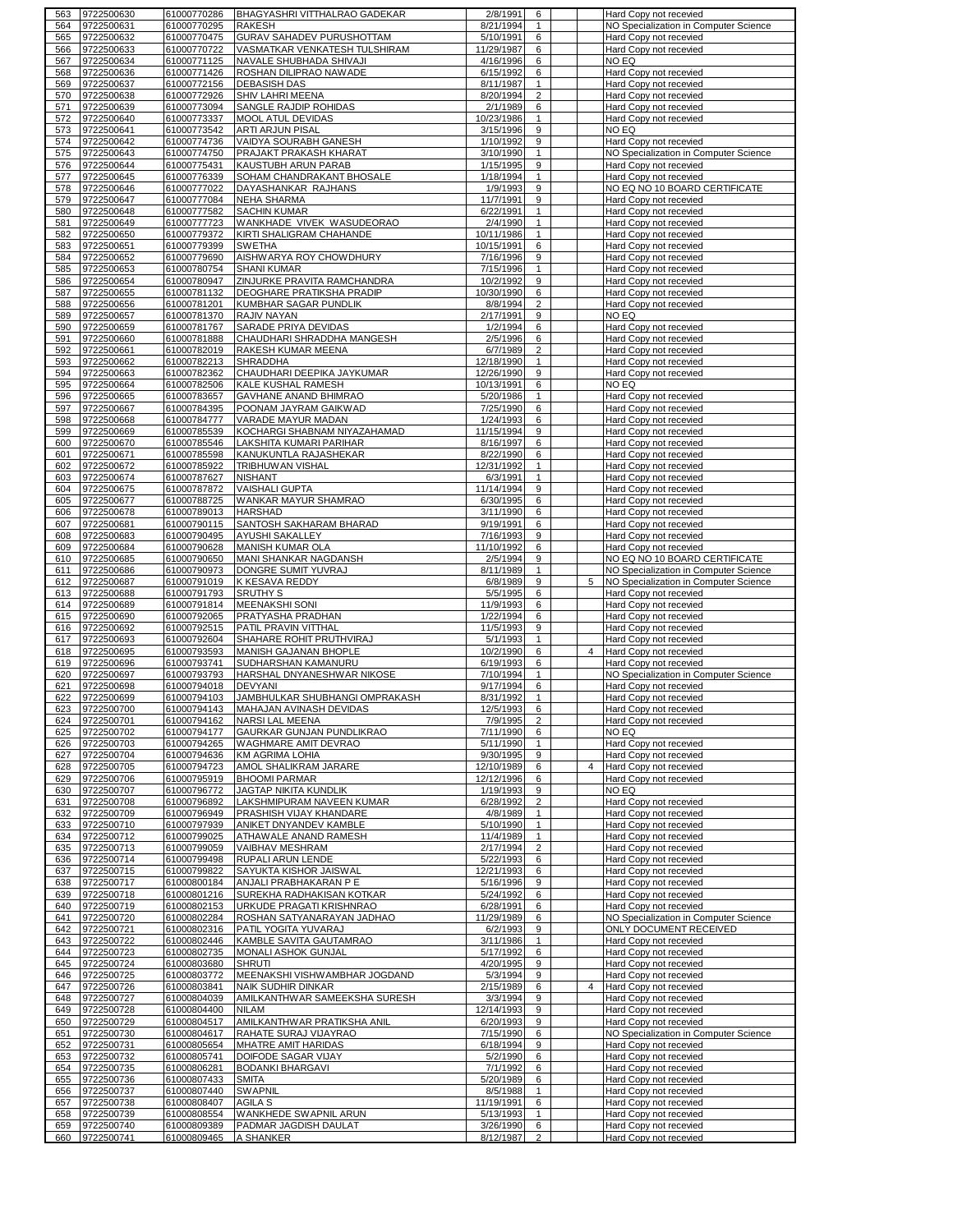| 661        | 9722500742               | 61000809615                | VAGADA TARAKESWARI                             | 5/14/1995              | 6              | Hard Copy not recevied                           |
|------------|--------------------------|----------------------------|------------------------------------------------|------------------------|----------------|--------------------------------------------------|
| 662        | 9722500743               | 61000809748                | PANDIT PRANITA DASHRATH                        | 2/28/1991              | 9              | Hard Copy not recevied                           |
| 663        | 9722500744               | 61000809841                | CHOUDHARI RAHUL RAMRAO                         | 7/19/1992              | 9              | Hard Copy not recevied                           |
| 664        | 9722500745               | 61000810474                | <b>SNEHA</b>                                   | 8/28/1994              | 9              | Hard Copy not recevied                           |
| 665        | 9722500746               | 61000810917                | <b>ASMITA</b>                                  | 7/13/1992              | $\mathbf{1}$   | Hard Copy not recevied                           |
|            |                          |                            |                                                |                        |                |                                                  |
| 666        | 9722500747               | 61000811123                | <b>BAVA HARESHPURI</b>                         | 6/1/1992               | 6              | Hard Copy not recevied                           |
| 667        | 9722500748               | 61000811396                | ASHWINI SADAVARTE                              | 4/7/1991               | 6              | NO Specialization in Computer Science            |
| 668        | 9722500749               | 61000811401                | DHIVARE GAURAV ASHOK                           | 6/27/1994              | 1              | Hard Copy not recevied                           |
| 669        | 9722500750               | 61000811779                | NICHAT PRATIK VILASRAO                         | 11/26/1991             | 6              | Hard Copy not recevied                           |
| 670        | 9722500751               | 61000811942                | MOJIDRA RINALBEN BHASKARBHAI                   | 6/16/1997              | 6              | Hard Copy not recevied                           |
| 671        | 9722500752               | 61000811967                | SAGAR MAHESH PRASAD                            | 6/1/1995               | $\mathbf{1}$   | Hard Copy not recevied                           |
|            |                          |                            |                                                |                        |                |                                                  |
| 672        | 9722500753               | 61000812518                | LOHAR PAVAN RAMESH                             | 8/15/1989              | 6              | Hard Copy not recevied                           |
| 673        | 9722500754               | 61000812737                | HEMANT ASHOK SALOKAR                           | 3/17/1989              | 6              | Hard Copy not recevied                           |
| 674        | 9722500755               | 61000812929                | <b>RUPALI</b>                                  | 12/22/1994             | 6              | Hard Copy not recevied                           |
| 675        | 9722500756               | 61000813096                | WATKAR ROSHAN BHASKARRAO                       | 8/26/1990              | 6              | NO EQ                                            |
| 676        | 9722500757               | 61000813390                | SUMANTH INDURTHI                               | 8/11/1996              | 9              | NO Specialization in Computer Science            |
|            |                          |                            | KORE VAIBHAV RAJARAM                           |                        | 9              |                                                  |
| 677        | 9722500759               | 61000813594                |                                                | 12/19/1990             |                | Hard Copy not recevied                           |
| 678        | 9722500760               | 61000813874                | <b>PRANJALI</b>                                | 9/18/1993              | $\overline{2}$ | Hard Copy not recevied                           |
| 679        | 9722500761               | 61000814169                | <b>MOHANA PRIYA ALURU</b>                      | 7/3/1995               | 9              | Hard Copy not recevied                           |
| 680        | 9722500762               | 61000814448                | ANIKET KUMAR                                   | 3/1/1992               | 6              | Hard Copy not recevied                           |
| 681        | 9722500764               | 61000814682                | SHIVANI THAPAR                                 | 7/16/1991              | $\mathbf{1}$   | Hard Copy not recevied                           |
| 682        | 9722500765               | 61000815281                | BAGDE MANGESH MADHUKAR                         | 1/19/1993              | $\mathbf{1}$   | NO EQ                                            |
| 683        | 9722500766               |                            | INDURTHI VAMSHIKRISHNA                         | 6/25/1995              | 9              | NO Specialization in Computer Science            |
|            |                          | 61000815377                |                                                |                        |                |                                                  |
| 684        | 9722500767               | 61000815757                | SIMA VIJAY SANGLE                              | 1/26/1993              | 6              | Hard Copy not recevied                           |
| 685        | 9722500769               | 61000815915                | DESAI SAGAR RAMCHANDRA                         | 1/20/1993              | 9              | NO EQ                                            |
| 686        | 9722500771               | 61000817403                | DHIGAR JYOTI HIRALAL                           | 9/19/1988              | $\overline{2}$ | Hard Copy not recevied                           |
| 687        | 9722500773               | 61000818556                | PRIYA DALAL                                    | 3/24/1992              | 9              | Hard Copy not recevied                           |
| 688        | 9722500774               | 61000818780                | ANSHUMAN SHARMA                                | 9/10/1996              | 9              | Hard Copy not recevied                           |
|            |                          |                            |                                                |                        |                |                                                  |
| 689        | 9722500775               | 61000819005                | REVU PRAVEENA                                  | 6/15/1992              | 6              | Hard Copy not recevied                           |
| 690        | 9722500776               | 61000819284                | <b>SANTOS KUMAR</b>                            | 1/3/1977               | 9<br>3         | Hard Copy not recevied                           |
| 691        | 9722500777               | 61000819499                | POLAMARASETTI MURALI                           | 10/21/1992             | 6              | Hard Copy not recevied                           |
| 692        | 9722500778               | 61000819881                | NARAD RUCHITA PURUSHOTTAM                      | 9/7/1995               | 6              | Hard Copy not recevied                           |
| 693        | 9722500779               | 61000820722                | SHAIKH MARIYAM SHAKIL                          | 3/8/1994               | 9              | Hard Copy not recevied                           |
| 694        | 9722500780               | 61000821136                | KHOEWAL PRAVIN RAMESHBHAI                      | 3/31/1993              | $\mathbf{1}$   | Hard Copy not recevied                           |
|            |                          |                            |                                                |                        |                |                                                  |
| 695        | 9722500782               | 61000821712                | GAVALI TANUJA KASHINATH                        | 5/16/1992              | $\overline{c}$ | Hard Copy not recevied                           |
| 696        | 9722500783               | 61000821832                | SWETA KUTHE                                    | 10/23/1995             | 6              | Hard Copy not recevied                           |
| 697        | 9722500784               | 61000822326                | <b>BHUMKAR SAGAR SITARAM</b>                   | 5/6/1989               | 6              | NO EQ                                            |
| 698        | 9722500785               | 61000823154                | BURHAN SUWARNA PURUSHOTTAM                     | 6/14/1990              | 6              | NO EQ                                            |
| 699        | 9722500786               | 61000823178                | <b>KOMAL</b>                                   | 4/18/1991              | 6              | Hard Copy not recevied                           |
|            |                          |                            | <b>AMRUTA DNYANDEO MARATHE</b>                 | 4/13/1994              | 9              |                                                  |
| 700        | 9722500787               | 61000823888                |                                                |                        |                | Hard Copy not recevied                           |
| 701        | 9722500789               | 61000824132                | GAJANAN BABRUWAN SURYAWANSHI                   | 9/9/1994               | 9              | Hard Copy not recevied                           |
| 702        | 9722500790               | 61000824597                | <b>HARISH</b>                                  | 7/25/1992              | 6              | NO EQ                                            |
| 703        | 9722500791               | 61000825375                | DATE SANKET BALASAHEB                          | 7/15/1994              | 6              | Hard Copy not recevied                           |
| 704        | 9722500792               | 61000825464                | DEEPAK NARHARI GHARDE                          | 10/20/1987             | $\mathbf{1}$   | Hard Copy not recevied                           |
| 705        | 9722500793               | 61000825549                | S KRISHNAKUMARI                                | 4/15/1993              | $\mathbf{1}$   | Hard Copy not recevied                           |
| 706        | 9722500795               | 61000825778                | VIRADKAR JYOTI RAMESH                          | 1/2/1991               | 6              | Hard Copy not recevied                           |
|            |                          |                            |                                                |                        |                |                                                  |
| 707        | 9722500796               | 61000825906                | <b>GAJENDRA KUMAR</b>                          | 4/24/1995              | $\mathbf{1}$   | Hard Copy not recevied                           |
| 708        | 9722500797               | 61000826507                | SUPRIYA DIGAMBAR GAIKWAD                       | 10/20/1994             | 9              | Hard Copy not recevied                           |
| 709        | 9722500798               | 61000826841                | SHINDE MAHESH MOHAN                            | 6/15/1989              | 6              | Hard Copy not recevied                           |
|            |                          |                            |                                                |                        |                |                                                  |
| 710        | 9722500799               | 61000827007                | WAGHMARE PRASHANT BHIMA                        | 10/10/1985             | 1              | Hard Copy not recevied                           |
|            |                          |                            |                                                |                        | $\mathbf{1}$   |                                                  |
| 711        | 9722500800               | 61000827124                | JEEVAN KUMAR                                   | 5/25/1995              |                | Hard Copy not recevied                           |
| 712        | 9722500801               | 61000827153                | AMAN KUMAR                                     | 3/7/1993               | 9              | NO EQ                                            |
| 713        | 9722500802               | 61000827806                | TILEKAR AKSHAY RADHESHYAM                      | 9/15/1989              | 6              | Hard Copy not recevied                           |
| 714        | 9722500803               | 61000828165                | ROSHANI D MEVADA                               | 4/1/1996               | $\mathbf{1}$   | Hard Copy not recevied                           |
| 715        | 9722500804               | 61000828234                | <b>MANALI</b>                                  | 8/5/1991               | 6              | Hard Copy not recevied                           |
| 716        | 9722500805               | 61000828329                | PAWAR JUILEE SUBHASH                           | 9/22/1994              | 9              | Hard Copy not recevied                           |
| 717        | 9722500806               | 61000829235                | PANKAJ KUMAR                                   | 7/14/1990              | 1              | Hard Copy not recevied                           |
| 718        | 9722500808               | 61000831064                | KARTULE LALIT PRABHAKAR                        | 9/9/1990               | $\overline{2}$ | NO Specialization in Computer Science            |
|            |                          |                            |                                                | 5/6/1994               |                |                                                  |
| 719        | 9722500809               | 61000831276                | CHAVAN SATYAM JAGANNATH                        |                        | $\overline{2}$ | Hard Copy not recevied                           |
| 720        | 9722500810               | 61000831312                | <b>BHOLE DARSHANA SHARAD</b>                   | 6/12/1993              | 6              | Hard Copy not recevied                           |
| 721        | 9722500811               | 61000831686                | TAYADE PAVAN RAJENDRA                          | 5/30/1993              | $\mathbf{1}$   | Hard Copy not recevied                           |
| 722        | 9722500812               | 61000831923                | VISPUTE SHWETA SUNIL                           | 4/30/1993              | 6              | Hard Copy not recevied                           |
| 723        | 9722500813               | 61000832401                | TUSHAR NANA BEHERE                             | 1/31/1989              | 6              | Hard Copy not recevied                           |
| 724        | 9722500814               | 61000832947                | WAGH VISHAL RAGHUNATH                          | 10/19/1994             | 6              | Hard Copy not recevied                           |
| 725        | 9722500815               | 61000833179                | <b>I MAHESHWARI</b>                            | 4/14/1997              | 6              | Hard Copy not recevied                           |
|            |                          |                            |                                                |                        |                |                                                  |
| 726        | 9722500816               | 61000833814                | <b>VINAY KUMAR</b>                             | 11/29/1995             | $\mathbf{1}$   | Hard Copy not recevied                           |
| 727        | 9722500817               | 61000833966                | PATEL SHAHRUKH SHABBIR                         | 7/11/1993              | 9              | NO EQ                                            |
| 728        | 9722500818               | 61000833978                | GHOGRE SWAPNIL SUBHASHRAO                      | 8/17/1991              | 9              | Hard Copy not recevied                           |
| 729        | 9722500819               | 61000834171                | BHOIR AVINASH BALSHIRAM                        | 2/24/1993              | $\overline{2}$ | Hard Copy not recevied                           |
| 730        | 9722500820               | 61000834859                | POONAM DATTATRAY SANGAR                        | 4/7/1991               | 6              | NO EQ                                            |
| 731        | 9722500821               | 61000835404                | KOMAL SHANKARRAO NIMBALKAR                     | 2/18/1992              | 9              | Hard Copy not recevied                           |
| 732        | 9722500822               | 61000835467                | KANCHAN CHANDRAKANT VIRNAK                     | 4/16/1987              | $\overline{2}$ | Hard Copy not recevied                           |
|            |                          | 61000835503                | <b>MONIKA SWAMI</b>                            |                        | 6              |                                                  |
| 733        | 9722500823               |                            |                                                | 2/23/1995              |                | NO Specialization in Computer Science            |
| 734        | 9722500824               | 61000835733                | RIKESH GANGADHAR PUNWATKAR                     | 12/31/1988             | $\mathbf{1}$   | Hard Copy not recevied                           |
| 735        | 9722500825               | 61000835767                | TANVI PRAMODKUMAR PARMAR                       | 1/16/1993              | $\mathbf{1}$   | Hard Copy not recevied                           |
| 736        | 9722500826               | 61000837248                | ANANTWAR DEEPAK MANIKRAO                       | 5/25/1989              | 6              | Hard Copy not recevied                           |
| 737        | 9722500827               | 61000837941                | KACHARE BHARATKUMAR PRALHAD                    | 11/23/1987             | 6              | Hard Copy not recevied                           |
| 738        | 9722500828               | 61000837961                | WADMARE AMOL ANANTRAO                          | 9/4/1987               | $\mathbf{1}$   | Hard Copy not recevied                           |
| 739        | 9722500829               |                            | TEJASHREE ASHOK NAPHADE                        | 4/7/1996               | 6              | NO EQ                                            |
|            |                          | 61000838733                |                                                |                        | $\mathbf{1}$   |                                                  |
| 740        | 9722500830               | 61000839100                | AMOL                                           | 3/11/1992              |                | Hard Copy not recevied                           |
| 741        | 9722500831               | 61000839116                | MAHADEV VASANT GEJAGE                          | 6/3/1993               | $\mathbf{1}$   | NO EQ                                            |
| 742        | 9722500832               | 61000839610                | NIDHI                                          | 10/1/1989              | $\mathbf{1}$   | Hard Copy not recevied                           |
| 743        | 9722500833               | 61000840044                | ANANTHA SHOBHARANI                             | 8/5/1990               | 6              | NO EQ                                            |
| 744        | 9722500835               | 61000840409                | <b>SWEETY SINHA</b>                            | 12/18/1991             | 9              | NO EQ                                            |
| 745        | 9722500836               | 61000841067                | <b>BODELE ANKUR VINOD</b>                      | 9/8/1992               | $\mathbf{1}$   | NO EQ                                            |
| 746        | 9722500837               | 61000841746                | CHARDE PADMA ARVINDRAO                         | 3/3/1991               | 6              | Hard Copy not recevied                           |
| 747        |                          |                            | <b>BHAWNA</b>                                  |                        |                |                                                  |
|            | 9722500838               | 61000842340                |                                                | 4/22/1992              | 6              | Hard Copy not recevied                           |
| 748        | 9722500839               | 61000842560                | SUPRIYA KESHRI                                 | 1/28/1993              | 6              | Hard Copy not recevied                           |
| 749        | 9722500840               | 61000842962                | <b>SUDIP MONDAL</b>                            | 4/20/1991              | $\mathbf{1}$   | Hard Copy not recevied                           |
| 750        | 9722500841               | 61000843415                | SNEHA DILIP JARONDE                            | 2/12/1992              | $\mathbf{1}$   | Hard Copy not recevied                           |
| 751        | 9722500842               | 61000843540                | POOJA PRAKASHRAO GADHAVE                       | 6/16/1991              | 9              | Hard Copy not recevied                           |
| 752        | 9722500843               | 61000844815                | RAKESH TULSHIRAM NANDAGAWALI                   | 11/25/1989             | $\mathbf{1}$   | Hard Copy not recevied                           |
| 753        | 9722500844               | 61000845892                | DHANASHREE BALASAHEB HEWALE                    | 4/24/1996              | 9              | Hard Copy not recevied                           |
|            |                          |                            |                                                |                        |                |                                                  |
| 754        | 9722500845               | 61000846157                | USHA CHANDRAKANT KHILLADE                      | 7/1/1991               | $\mathbf{1}$   | Hard Copy not recevied                           |
| 755        | 9722500846               | 61000846515                | SAPNA DATTATRAY KOTWAL                         | 5/25/1992              | 9              | Hard Copy not recevied                           |
| 756        | 9722500847               | 61000846900                | BOKDE YOJANA CHANDUJI                          | 7/29/1993              | 6              | NO EQ                                            |
| 757<br>758 | 9722500849<br>9722500851 | 61000847599<br>61000847814 | AJAD MAHENDRA PATEL<br>BALWADKAR SHAMAL SANJAY | 1/26/1996<br>4/29/1995 | 9<br>9         | Hard Copy not recevied<br>Hard Copy not recevied |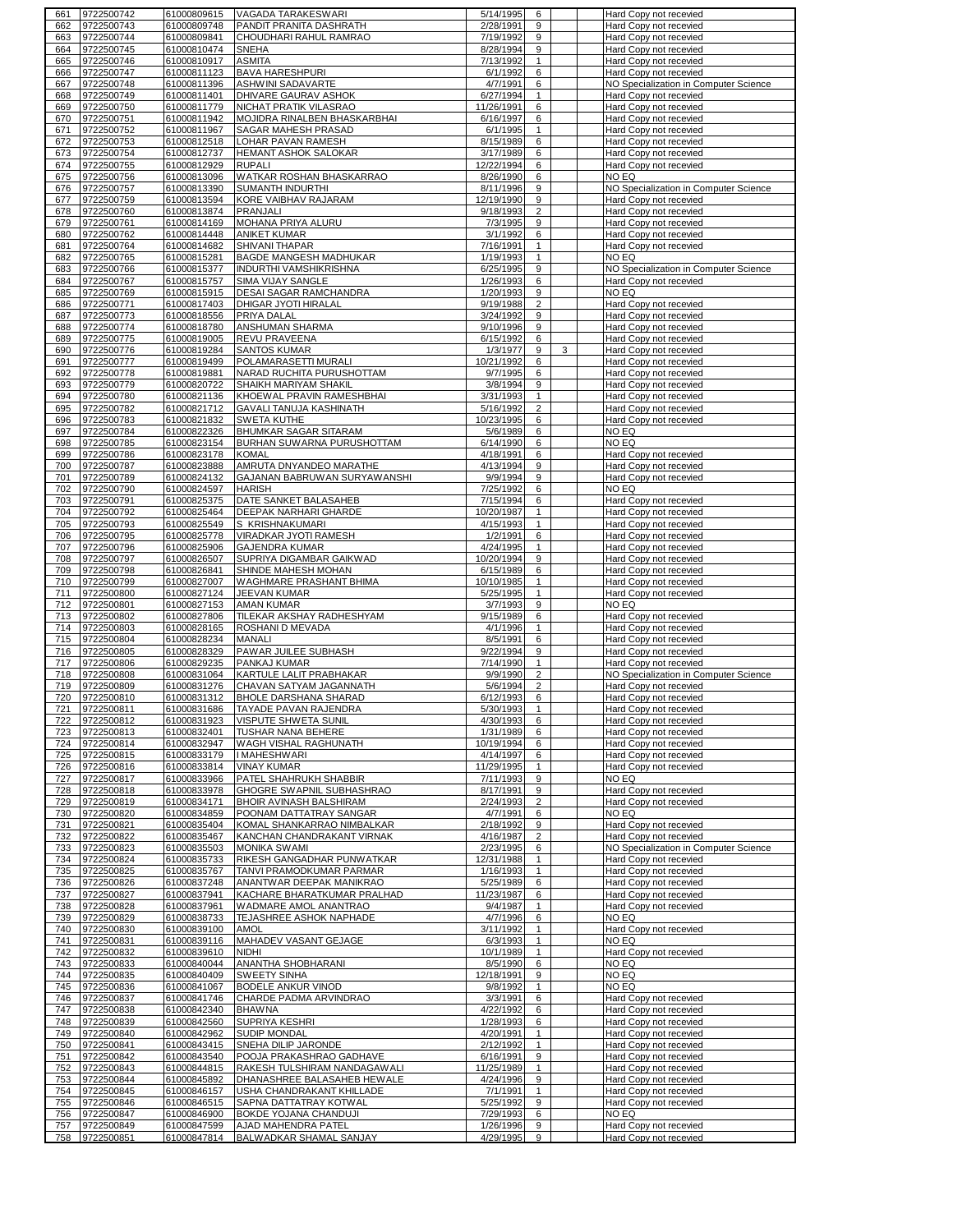| 759        | 9722500852               | 61000847901                | THOOL ABHAY BANDU                                     | 7/29/1993             |                   |   |                | Hard Copy not recevied                                  |
|------------|--------------------------|----------------------------|-------------------------------------------------------|-----------------------|-------------------|---|----------------|---------------------------------------------------------|
| 760        | 9722500853               | 61000848088                | MANE SURAJ RAMCHANDRA                                 | 8/1/1996              | 9                 |   |                | Hard Copy not recevied                                  |
| 761        | 9722500854               | 61000848479                | INGOLE RAHUL DIGAMBAR                                 | 12/25/1990            | $\mathbf{1}$      |   |                | Hard Copy not recevied                                  |
| 762        | 9722500855               | 61000848629                | JOYDEEP ROYCHOWDHURY                                  | 7/2/1991              | 9                 |   | $\overline{4}$ | Hard Copy not recevied                                  |
| 763        | 9722500856               | 61000848899                | VAISHALI VILAS GAIKWAD                                | 10/16/1988            | $\mathbf{1}$      |   |                | Hard Copy not recevied                                  |
|            |                          |                            |                                                       |                       |                   |   |                |                                                         |
| 764        | 9722500857               | 61000849053                | BORKAR AMAR GAJANAN                                   | 1/15/1993             | 6                 |   |                | NO Specialization in Computer Science                   |
| 765        | 9722500858               | 61000849299                | DESHMUKH MOHANISH GAJENDRA                            | 5/25/1988             | 6                 |   |                | Hard Copy not recevied                                  |
| 766        | 9722500859               | 61000849338                | GONDOLE TUSHAR SURESH                                 | 1/14/1988             | $\mathbf{1}$      |   |                | Hard Copy not recevied                                  |
| 767        | 9722500860               | 61000850771                | NAINA SURESH P                                        | 10/28/1991            | 6                 |   |                | Hard Copy not recevied                                  |
| 768        | 9722500861               | 61000851510                | JAYASHRI ANNASAHEB DEOKAR                             | 7/27/1989             | 6                 |   |                | Hard Copy not recevied                                  |
| 769        | 9722500862               | 61000851535                | PRIYANKA PRALHADRAO SHINDE                            | 8/10/1992             | 9                 |   |                | Hard Copy not recevied                                  |
|            |                          |                            |                                                       |                       | $\mathbf{1}$      |   |                |                                                         |
| 770        | 9722500863               | 61000851932                | SATYAVAN SAPATALE                                     | 4/2/1995              |                   |   |                | NO EQ                                                   |
| 771        | 9722500864               | 61000852071                | PRIYANKA KUMARI                                       | 2/19/1992             | 9                 |   |                | <b>Hard Copy not recevied</b>                           |
| 772        | 9722500865               | 61000852230                | GARREPALLI SHAMILI SREEDIVYA                          | 5/4/1992              | 9                 |   |                | Hard Copy not recevied                                  |
| 773        | 9722500867               | 61000853022                | YOGESH SHAMLAL LOKHANDE                               | 6/26/1991             | $\mathbf{1}$      |   |                | Hard Copy not recevied                                  |
| 774        | 9722500868               | 61000853519                | BALUSA VYSHNAVI                                       | 6/19/1991             | 9                 |   |                | Hard Copy not recevied                                  |
| 775        | 9722500869               | 61000854212                | ARCHANA VINOD KUMBHARE                                | 4/23/1993             | 6                 |   |                | NO EQ                                                   |
| 776        | 9722500870               | 61000854371                | VANGALA KONICA NEHAL                                  | 5/30/1996             | 6                 |   |                | Hard Copy not recevied                                  |
|            |                          |                            |                                                       |                       |                   |   |                |                                                         |
| 777        | 9722500871               | 61000855264                | MARKAD SUNIL RAMHARI                                  | 12/17/1992            | 6                 |   |                | Hard Copy not recevied                                  |
| 778        | 9722500872               | 61000855763                | PAWAN KUMAR                                           | 3/18/1996             | $\mathbf{1}$      |   |                | Hard Copy not recevied                                  |
| 779        | 9722500873               | 61000855962                | KEDAR PRITI BHAUSAHEB                                 | 5/25/1994             | 6                 |   |                | Hard Copy not recevied                                  |
| 780        | 9722500874               | 61000856340                | NEELAM                                                | 4/4/1991              | 6                 |   |                | NO DOCUMENT ENCLOSE                                     |
| 781        | 9722500875               | 61000856488                | SARVADE VIDYASAGAR PRAKASH                            | 12/12/1992            | $\mathbf{1}$      |   |                | Hard Copy not recevied                                  |
| 782        | 9722500876               | 61000857463                | MAHARAJ AMARJITKUMAR SHREENARAYAN                     | 1/21/1990             | 6                 |   |                | Hard Copy not recevied                                  |
| 783        | 9722500877               | 61000857504                | UGHADE NILESH RAJARAM                                 | 9/13/1990             | 1                 |   |                |                                                         |
|            |                          |                            |                                                       |                       |                   |   |                | Hard Copy not recevied                                  |
| 784        | 9722500878               | 61000857709                | ROBIN SHARMA                                          | 4/15/1992             | 9                 |   |                | Hard Copy not recevied                                  |
| 785        | 9722500879               | 61000857744                | <b>DHARATI</b>                                        | 3/21/1990             | 6                 |   |                | Hard Copy not recevied                                  |
| 786        | 9722500880               | 61000858832                | <b>VISHWANATH</b>                                     | 8/20/1992             | 9                 |   |                | NO EQ                                                   |
| 787        | 9722500881               | 61000859599                | BAGADE SHRADDHA DILIP                                 | 5/30/1991             | 6                 |   |                | Hard Copy not recevied                                  |
| 788        | 9722500882               | 61000859628                | SHINDE BHAGYASHREE BHIKAN                             | 7/4/1993              | $\overline{2}$    |   |                | Hard Copy not recevied                                  |
| 789        | 9722500883               | 61000859816                | PARDESHI KULDEEP JAMNAPRASAD                          | 6/26/1989             | 6                 |   |                | Hard Copy not recevied                                  |
|            |                          |                            |                                                       |                       |                   |   |                |                                                         |
| 790        | 9722500885               | 61000859876                | <b>ANKITA SINGH</b>                                   | 10/26/1993            | 9                 |   |                | Hard Copy not recevied                                  |
| 791        | 9722500886               | 61000860081                | MAVUDURU LAKSHMI SOWJANYA                             | 11/12/1995            | 9                 |   |                | Hard Copy not recevied                                  |
| 792        | 9722500887               | 61000860113                | RANE HARITA UDAYSING                                  | 2/14/1995             | 9                 |   |                | Hard Copy not recevied                                  |
| 793        | 9722500888               | 61000860118                | J P SUZANA                                            | 12/16/1994            | 9                 |   |                | Hard Copy not recevied                                  |
| 794        | 9722500889               | 61000860151                | <b>TUSHAR</b>                                         | 11/7/1989             | 6                 |   |                | Hard Copy not recevied                                  |
| 795        | 9722500890               | 61000860251                | CHAUDHARI SWATI DADARAM                               | 1/1/1995              | 9                 |   |                | Hard Copy not recevied                                  |
|            |                          |                            |                                                       |                       |                   |   |                |                                                         |
| 796        | 9722500891               | 61000860297                | MADHAD JIGNESHKUMAR VASHRAMBHAI                       | 11/28/1992            | $\mathbf{1}$      |   |                | Hard Copy not recevied                                  |
| 797        | 9722500892               | 61000860344                | SNEHA                                                 | 11/26/1987            | $\mathbf{1}$      |   |                | NO EQ                                                   |
| 798        | 9722500893               | 61000860429                | <b>ITOYL</b>                                          | 11/15/1990            | 9                 |   |                | Hard Copy not recevied                                  |
| 799        | 9722500894               | 61000861856                | BEMBARKAR PANKAJ AJAYRAO                              | 6/28/1991             | 9                 |   |                | Hard Copy not recevied                                  |
| 800        | 9722500895               | 61000861912                | YASHAWANT NAMDEO WAGHAMARE                            | 2/10/1986             | $\mathbf{1}$      |   |                | Hard Copy not recevied                                  |
| 801        | 9722500896               | 61000862369                | YELLAMANDAIAH GOGULA                                  | 5/10/1987             | $\mathbf{1}$      |   |                | Hard Copy not recevied                                  |
|            |                          |                            |                                                       |                       |                   |   |                |                                                         |
| 802        | 9722500897               | 61000862915                | AYUSHI TAK                                            | 4/1/1997              | 6                 |   |                | Hard Copy not recevied                                  |
| 803        | 9722500901               | 61000863489                | SWATI UMESH SHENDE                                    | 11/10/1989            | 6                 |   |                | NO EQ                                                   |
| 804        | 9722500902               | 61000865256                | YENGUPATALA AKASH LAXMINARAYAN                        | 10/22/1990            | 6                 |   |                | NO Specialization in Computer Science                   |
| 805        | 9722500906               | 61000867811                | PATEL ANJALI VISHNUBHAI                               | 1/31/1993             | 9                 |   |                | Hard Copy not recevied                                  |
| 806        | 9722500907               | 61000867935                | KANNAKE SAINATH VASANTA                               | 10/7/1991             | 2                 |   |                | Hard Copy not recevied                                  |
| 807        | 9722500908               | 61000869109                | PULLATI AMMANNAIDU                                    | 8/27/1992             | 6                 |   |                | NO Specialization in Computer Science                   |
|            |                          |                            |                                                       |                       |                   |   |                | Hard Copy not recevied                                  |
|            |                          |                            |                                                       |                       |                   |   |                |                                                         |
| 808        | 9722500909               | 61000869117                | NIKITA                                                | 3/4/1994              | 6                 |   |                |                                                         |
| 809        | 9722500910               | 61000869166                | PRASHEEL SUDAM ADSULE                                 | 5/19/1987             | $\mathbf{1}$      |   |                | NO EQ                                                   |
| 810        | 9722500911               | 61000869176                | <b>AISHVARYA</b>                                      | 9/27/1993             | 6                 |   |                | Hard Copy not recevied                                  |
| 811        | 9722500912               | 61000869244                | SONIYA AGARWAL                                        | 3/4/1992              | 9                 |   |                | Hard Copy not recevied                                  |
| 812        | 9722500913               | 61000869486                | <b>MAHESH MOHAN SHEDGE</b>                            | 9/28/1991             | 9                 |   |                | NO EQ                                                   |
|            |                          |                            |                                                       |                       |                   |   |                |                                                         |
| 813        | 9722500914               | 61000869615                | RANE VISHAL LAXMAN                                    | 5/6/1989              | $\overline{2}$    |   |                | Hard Copy not recevied                                  |
| 814        | 9722500915               | 61000869647                | <b>KARTHICK</b>                                       | 9/19/1992             | 6                 |   |                | Hard Copy not recevied                                  |
| 815        | 9722500916               | 61000869689                | <b>BHAWNA</b>                                         | 10/11/1994            | 9                 |   |                | NO EQ                                                   |
| 816        | 9722500918               | 61000870448                | <b>BHANU PRATAP SINGH</b>                             | 8/26/1992             | $\mathbf{1}$      | 3 |                | Hard Copy not recevied                                  |
| 817        | 9722500919               | 61000870586                | SAURAV KUMAR                                          | 5/15/1992             | 9                 |   |                | NO EQ                                                   |
|            | 818 9722500920           | 61000870616                | KOLLA RAJA SEKHAR                                     | 6/12/1993             | 6                 |   |                | NO Specialization in Computer Science                   |
| 819        | 9722500921               |                            | JARUGULLA GOVINDA RAO                                 | 1/1/1994              | $6^{\circ}$       |   |                |                                                         |
| 820        | 9722500922               | 61000870712<br>61000870758 | PINGALE SUCHIT DILIP                                  | 12/12/1991            | 6                 |   |                | Hard Copy not recevied<br>NO EQ NO 10 BOARD CERTIFICATE |
|            |                          |                            |                                                       |                       |                   |   |                |                                                         |
| 821        | 9722500923               | 61000870771                | <b>B MANJULA</b>                                      | 11/10/1992            | $\overline{2}$    |   |                | NO Specialization in Computer Science                   |
| 822        | 9722500924               | 61000870902                | SHRIKANT DUPARE                                       | 10/7/1989             | $\mathbf{1}$      |   |                | Hard Copy not recevied                                  |
| 823        | 9722500925               | 61000871008                | BHAVANA AGARWAL                                       | 12/20/1994            | 9                 |   |                | Hard Copy not recevied                                  |
| 824        | 9722500926               | 61000871089                | DHUMALE KARTIK DAMODARRAO                             | 10/6/1993             | $\mathbf{1}$      |   |                | Hard Copy not recevied                                  |
| 825        | 9722500927               | 61000871271                | LALIT KUMAR                                           | 10/3/1993             | $\mathbf{1}$      |   |                | Hard Copy not recevied                                  |
| 826        | 9722500928               | 61000871279                | <b>ASHOK KUMAR</b>                                    | 5/30/1992             | $\mathbf{1}$      |   |                | Hard Copy not recevied                                  |
| 827        |                          |                            | KALYANI                                               |                       | 6                 |   |                |                                                         |
|            | 9722500929               | 61000871335                |                                                       | 8/10/1991             |                   |   |                | Hard Copy not recevied                                  |
| 828        | 9722500930               | 61000871583                | LATCHIPATRUNI SRAVANTHI                               | 6/10/1992             | 6                 |   |                | <b>Hard Copy not recevied</b>                           |
| 829        | 9722500931               | 61000871631                | VISHAL VANJERI                                        | 5/1/1992              | $\mathbf{1}$      |   |                | Hard Copy not recevied                                  |
| 830        | 9722500932               | 61000871704                | <b>NAVJOT</b>                                         | 11/20/1987            | $\mathbf{1}$      |   |                | Hard Copy not recevied                                  |
| 831        | 9722500933               | 61000871769                | KALAMBE MANOJ SHANKAR                                 | 8/27/1992             | $\mathbf{1}$      |   |                | NO EQ                                                   |
| 832        | 9722500934               | 61000872006                | CHANDRAMANI JHA                                       | 3/16/1991             | 9                 |   |                | NO EQ                                                   |
|            |                          |                            | <b>BANSOD PRIYANKA ARUN</b>                           | 3/1/1991              | 1                 |   |                |                                                         |
| 833        | 9722500935               | 61000872121                |                                                       |                       |                   |   |                | Hard Copy not recevied                                  |
| 834        | 9722500936               | 61000872174                | PRANOTI DHOKE                                         | 12/12/1988            | $\mathbf{1}$      |   |                | NO Specialization in Computer Science                   |
| 835        | 9722500937               | 61000872187                | CHANDRASHEKHAR RATNAKAR MUNDAFALE                     | 7/3/1988              | 6                 |   |                | NO EQ                                                   |
| 836        | 9722500938               | 61000872608                | GADADE RIDHARA RAMESH                                 | 9/5/1989              | 6                 |   |                | NO EQ                                                   |
| 837        | 9722500939               | 61000872908                | CHETAN                                                | 9/4/1993              | 9                 |   |                | Hard Copy not recevied                                  |
| 838        | 9722500940               | 61000872945                | SURIBOINA MADHU REDDY                                 | 7/10/1995             | 9                 |   |                | Hard Copy not recevied                                  |
| 839        | 9722500942               | 61000873090                | SURIBOINA RAJAGOPAL REDDY                             | 6/22/1993             | 9                 |   |                | Hard Copy not recevied                                  |
|            |                          |                            |                                                       |                       |                   |   |                |                                                         |
| 840        | 9722500943               | 61000873339                | YOGITA VIKAS MAHAJAN                                  | 1/23/1990             | 6                 |   |                | Hard Copy not recevied                                  |
| 841        | 9722500945               | 61000873659                | PRADEEP KUMAR SHAW                                    | 12/13/1990            | 6                 |   |                | NO EQ                                                   |
| 842        | 9722500947               | 61000873856                | HATEKAR VIJAY MANOHAR                                 | 1/17/1989             | 6                 |   |                | Hard Copy not recevied                                  |
| 843        | 9722500948               | 61000874079                | SUTAR SHOBHA MAHADEV                                  | 8/22/1991             | 6                 |   |                | NO EQ                                                   |
| 844        | 9722500949               | 61000874135                | RAMESH FERNANDEZ J                                    | 6/1/1991              | 6                 |   |                | NO EQ                                                   |
| 845        | 9722500950               | 61000874722                | GUGAWAD MALAPPA VITTHAL                               | 10/7/1989             | 6                 |   | $\overline{4}$ | Hard Copy not recevied                                  |
|            |                          |                            |                                                       |                       | 9                 |   |                |                                                         |
| 846        | 9722500951               | 61000875200                | THAKUR SHIVAM RAMESH                                  | 5/12/1994             |                   |   |                | Hard Copy not recevied                                  |
| 847        | 9722500952               | 61000875202                | RATHOD PRAVIN TUKARAM                                 | 5/15/1989             | 6                 |   |                | Hard Copy not recevied                                  |
| 848        | 9722500953               | 61000875355                | SHREY VAJPEI                                          | 3/16/1995             | 9                 |   |                | Hard Copy not recevied                                  |
| 849        | 9722500954               | 61000875381                | SURAJ KUMAR SHRIVASTAVA                               | 11/2/1994             | 9                 |   |                | Hard Copy not recevied                                  |
| 850        | 9722500955               | 61000875387                | <b>AISHWARYA</b>                                      | 6/30/1996             | 9                 |   |                | NO DOCUMENT ENCLOSE                                     |
| 851        | 9722500956               | 61000875411                | <b>NEETU RAI</b>                                      | 9/30/1989             | 6                 |   |                | Hard Copy not recevied                                  |
| 852        | 9722500957               |                            |                                                       |                       | 9                 |   |                |                                                         |
|            |                          | 61000875452                | GAIKWAD VINAYAK NARAYAN                               | 10/22/1990            |                   |   |                | Hard Copy not recevied                                  |
| 853        | 9722500958               | 61000875506                | PAWAR SIDDHI SANJIV                                   | 8/31/1996             | 9                 |   |                | Hard Copy not recevied                                  |
| 854        | 9722500959               | 61000875509                | <b>TAKLE SUJATA</b>                                   | 5/7/1995              | 6                 |   |                | Hard Copy not recevied                                  |
| 855<br>856 | 9722500960<br>9722500961 | 61000875561<br>61000875650 | KUMAWAT CHANDRAKANT BABULAL<br><b>BISWANATH SETHI</b> | 6/25/1990<br>8/8/1989 | 6<br>$\mathbf{1}$ |   |                | Hard Copy not recevied<br>NO EQ                         |